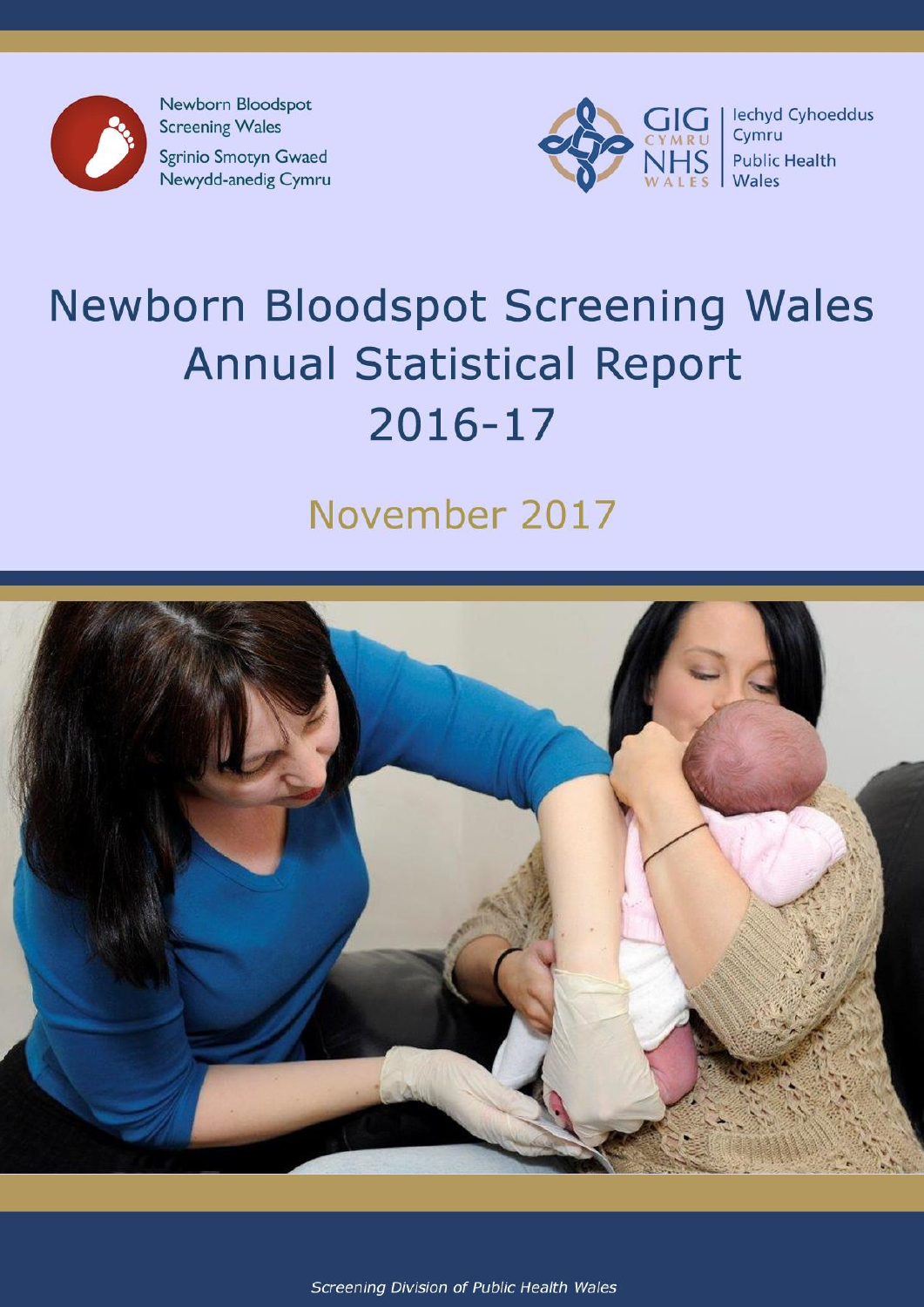## About us

Public Health Wales exists to protect and improve health and wellbeing and reduce health inequalities for people in Wales.

We are part of the NHS and report to the Minister for Health and Social Services in the Welsh Government

Our vision is for a healthier, happier and fairer Wales. We work locally, nationally and, with partners, across communities in the following areas:

**Health protection** – providing information and advice and taking action to protect people from communicable disease and environmental hazards

**Microbiology** – providing a network of microbiology services which support the diagnosis and management of infectious diseases

**Screening** – providing screening programmes which assist the early detection, prevention and treatment of disease

**NHS quality improvement and patient** safety – providing the NHS with information, advice and support to improve patient outcomes

**Primary, community and integrated care** – strengthening its public health impact through policy, commissioning, planning and service delivery

**Safeguarding** - providing expertise and strategic advice to help safeguard children and vulnerable adults

Health intelligence - providing public health data analysis, evidence finding and knowledge management

**Policy, research and international development** – influencing policy, supporting research and contributing to international health development

**Health improvement** – working across agencies and providing population services to improve health and reduce health inequalities

## **Further information**

Web: www.publichealthwales.org Email: general.enguiries@wales.nhs.uk **Twitter:** @PublichealthW Facebook: www.facebook.com/PublicHealthWales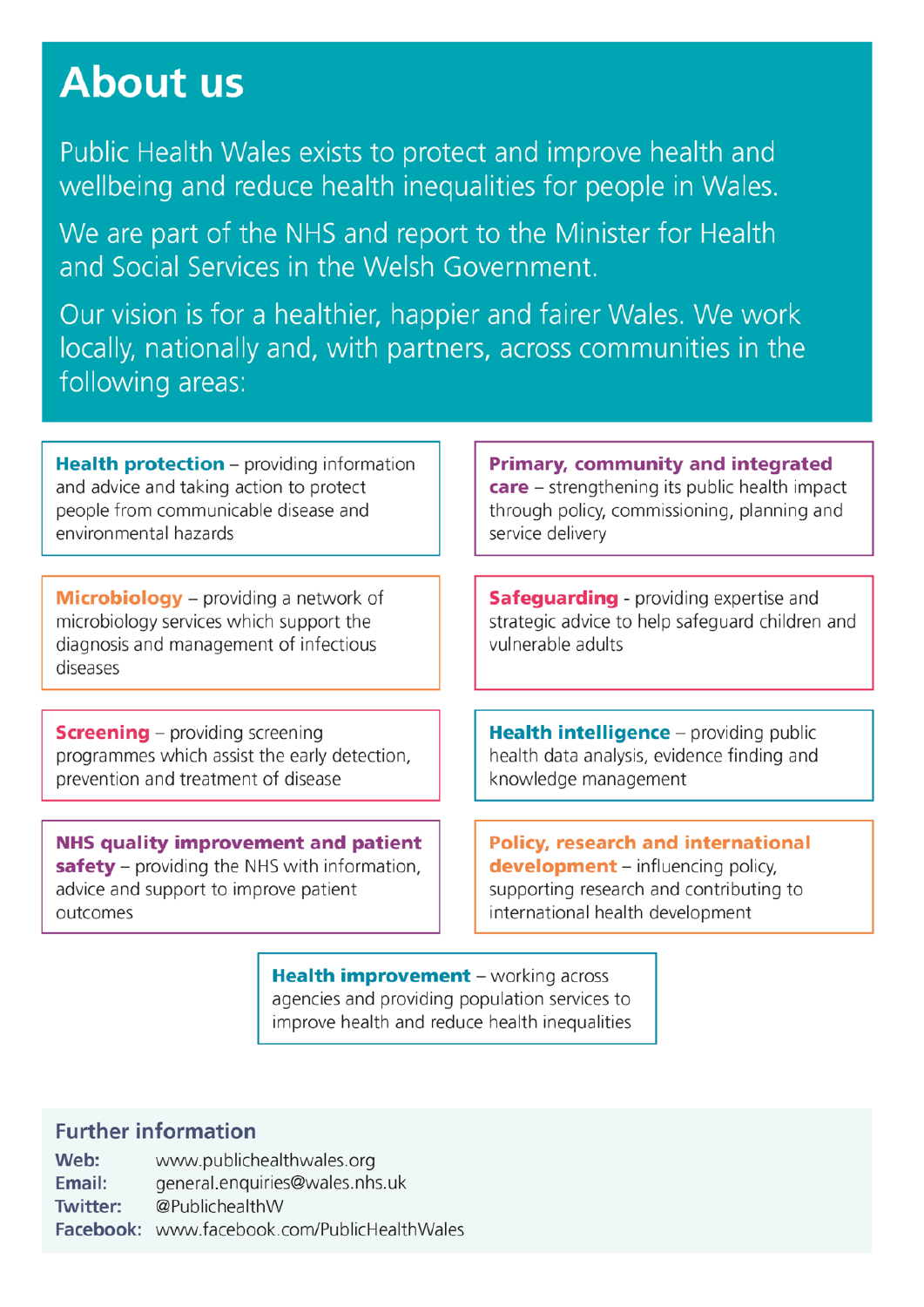The report is only available electronically from the screening programme and will be available on the website: [www.newbornbloodspotscreening.wales.nhs.uk](http://www.newbornbloodspotscreening.wales.nhs.uk/)

This report is a detailed summary of information on work undertaken by Newborn Bloodspot Screening Wales for the financial year from April 2016 to the end of March 2017. Results are reported by Health Board where screening has been carried out. Further details are available on request.

## **Publication Details:**

**Title:** Newborn Bloodspot Screening Wales Annual Statistical Report 2016- 17

**Date:** This report published 28 November 2017

**For more information and to feedback about this report contact:**  Helen Clayton, Lead Informatics and Data Services Manager, Informatics Division, Floor 6, Public Health Wales, Number 2 Capital Quarter, Tyndall Street, Cardiff, CF10 4BZ Tel: 029 2010 4405 Email: [Screening.Information@wales.nhs.uk](mailto:Screening.Information@wales.nhs.uk)

## **Quality Assurance Statement**

Screening data records are constantly changing. The databases used by Public Health Wales Screening Division are updated on a daily basis when records are added, changed or removed (archived). This might relate to when a person has been identified as needing screening; has had screening results that need to be recorded, or has a change of status and no longer needs screening respectively. Data is received from a large number of different sources with varying levels of accuracy and completeness. The Screening Division checks data for accuracy by comparing datasets for example GP practice data – and corrects the coding data where possible. It should be noted that there are sometimes delays in data collection for example a person might not immediately register with their GP. These delays will therefore affect the completeness of the data depending on individual circumstances. In addition, the reader should be aware that data is constantly updated and there might be slight readjustments in the numbers cited in this document year on year because of data refreshing.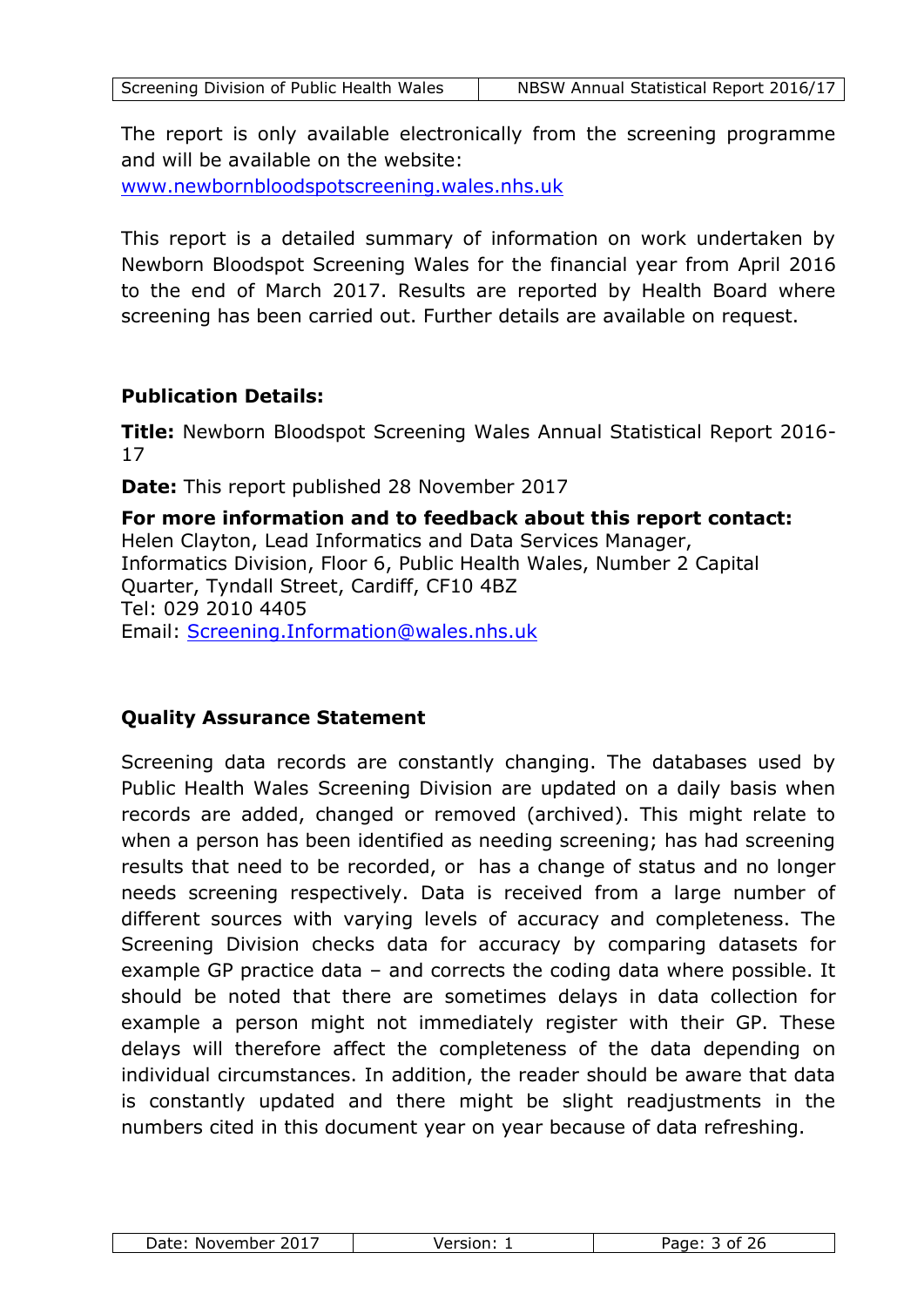© 2017 Public Health Wales NHS Trust

Material contained in this document may be reproduced without prior permission provided it is done so accurately and is not used in a misleading context. Acknowledgement to Public Health Wales NHS Trust to be stated.

Copyright in the typographical arrangement, design and layout belongs to Public Health Wales NHS Trust.

| Date<br>2017<br>. November | $\sim$ | $-$ |
|----------------------------|--------|-----|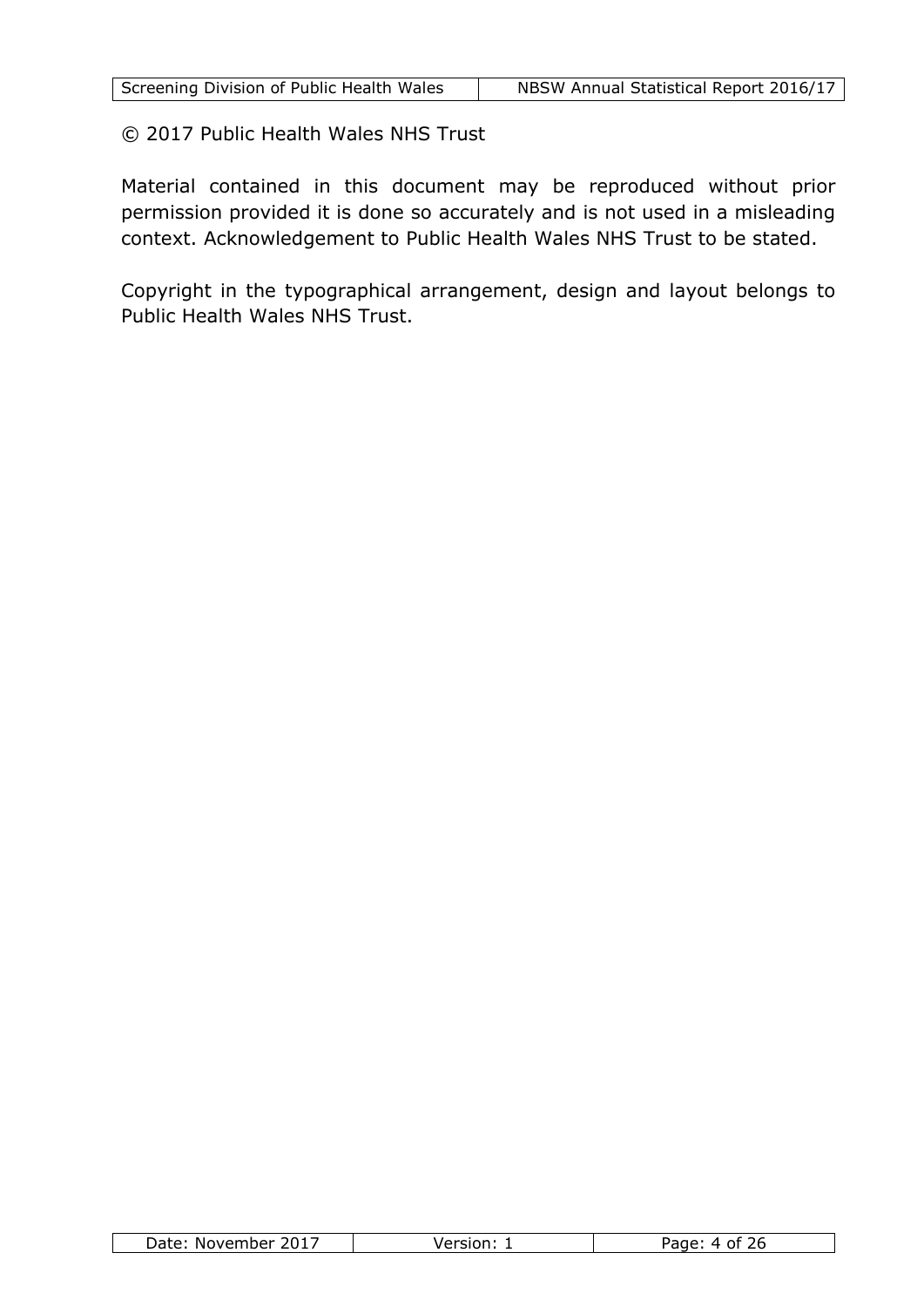## **Contents**

| 1.1<br>1.2<br>1.3 |    |
|-------------------|----|
| $\mathbf{2}$      |    |
| 3                 |    |
| 3.1               |    |
| 3.2               |    |
| 3.3               |    |
| 3.4               |    |
| 3.5               |    |
| 3.6               |    |
|                   | 74 |

## **Tables and Graphs**

| Table 1: The number of eligible births in Wales in the period April 2016 to<br>March 2017, and the number of these babies tested11 |
|------------------------------------------------------------------------------------------------------------------------------------|
|                                                                                                                                    |
| Table 3: Babies offered and completing newborn bloodspot screening14                                                               |
| Table 4: The actual day of testing for the total number of pre-term babies                                                         |
| Graph 1: Standard 3A: Timely Collection of Samples (Day 5 - 8 of Life)15                                                           |
| Graph 2: Standard 3F: Timely Collection of Samples (Day 5 of Life)16                                                               |
| Graph 3: Standard 3B: Timely Collection of Avoidable Repeat Samples17                                                              |
|                                                                                                                                    |
|                                                                                                                                    |
| Graph 6: Standard 4C: NHS Number on Bloodspot Card21                                                                               |
| Graph 7: Standard 5: Timely Receipt of Card in Laboratory22                                                                        |

| 2017<br>Date:<br>November | $\sim$ $\sim$ $\sim$ $\sim$ $\sim$ | Page.<br>nt |
|---------------------------|------------------------------------|-------------|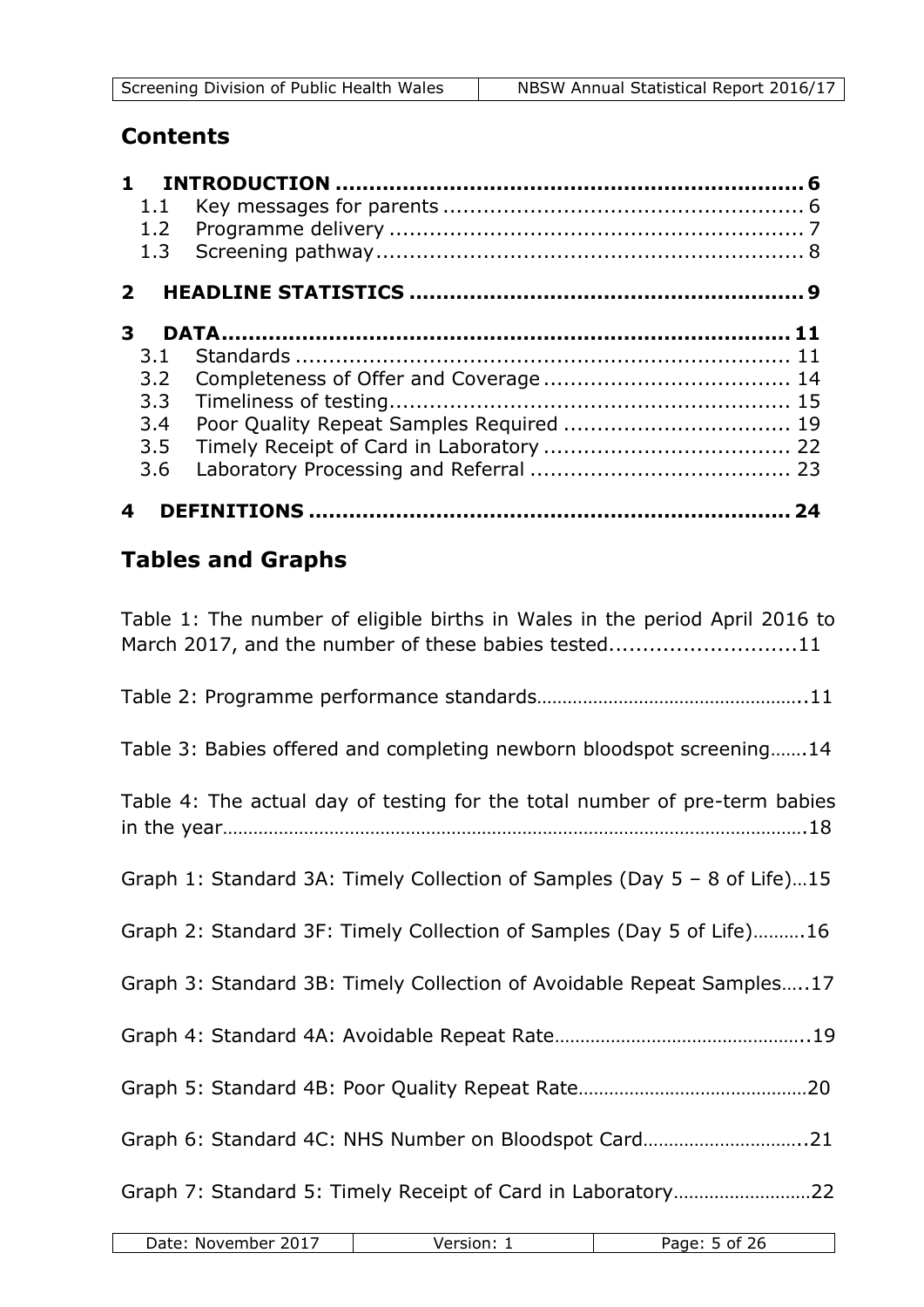## <span id="page-5-0"></span>**1 Introduction**

This is the first annual statistical report published by Newborn Bloodspot Screening Wales (NBSW). This report covers data for babies born between  $1<sup>st</sup>$  April 2016 and 31<sup>st</sup> March 2017.

Newborn bloodspot screening is when a small sample of blood is taken from the baby's heel on day five of life (counting day of birth as day 0). This blood sample is screened for rare but serious diseases that respond to early intervention to reduce mortality and/or morbidity. The screening test is part of routine postnatal care.

The aim of the Newborn Bloodspot Screening programme in Wales is to offer all eligible babies, at day five of life, quality assured screening for rare but serious diseases that would benefit from early intervention and reduce mortality and/or morbidity from the disease.

In Wales all eligible babies are offered screening for the conditions below which are recommended by the UK National Screening Committee:

- Congenital hypothyroidism (CHT)
- Cystic fibrosis (CF)
- Inherited metabolic disorders (IMDs):
	- o Medium-chain acyl-CoA dehydrogenase deficiency (MCADD)
	- o Phenylketonuria (PKU)
	- o Maple syrup urine disease (MSUD)
	- o Isovaleric acidaemia (IVA)
	- $\circ$  Glutaric aciduria type 1 (GA1)
	- o Homocystinuria (HCU)
- Sickle cell disorders (SCD)

## <span id="page-5-1"></span>**1.1 Key messages for parents**

Information for parents and the general public has been produced and is summarised in the NBSW key messages leaflet. The following messages are included:

- Newborn bloodspot screening identifies babies who may have rare but serious conditions
- If your baby is found to have any of the conditions they will receive early specialist care and treatment
- Early treatment can improve your baby's health and prevent severe disability or even death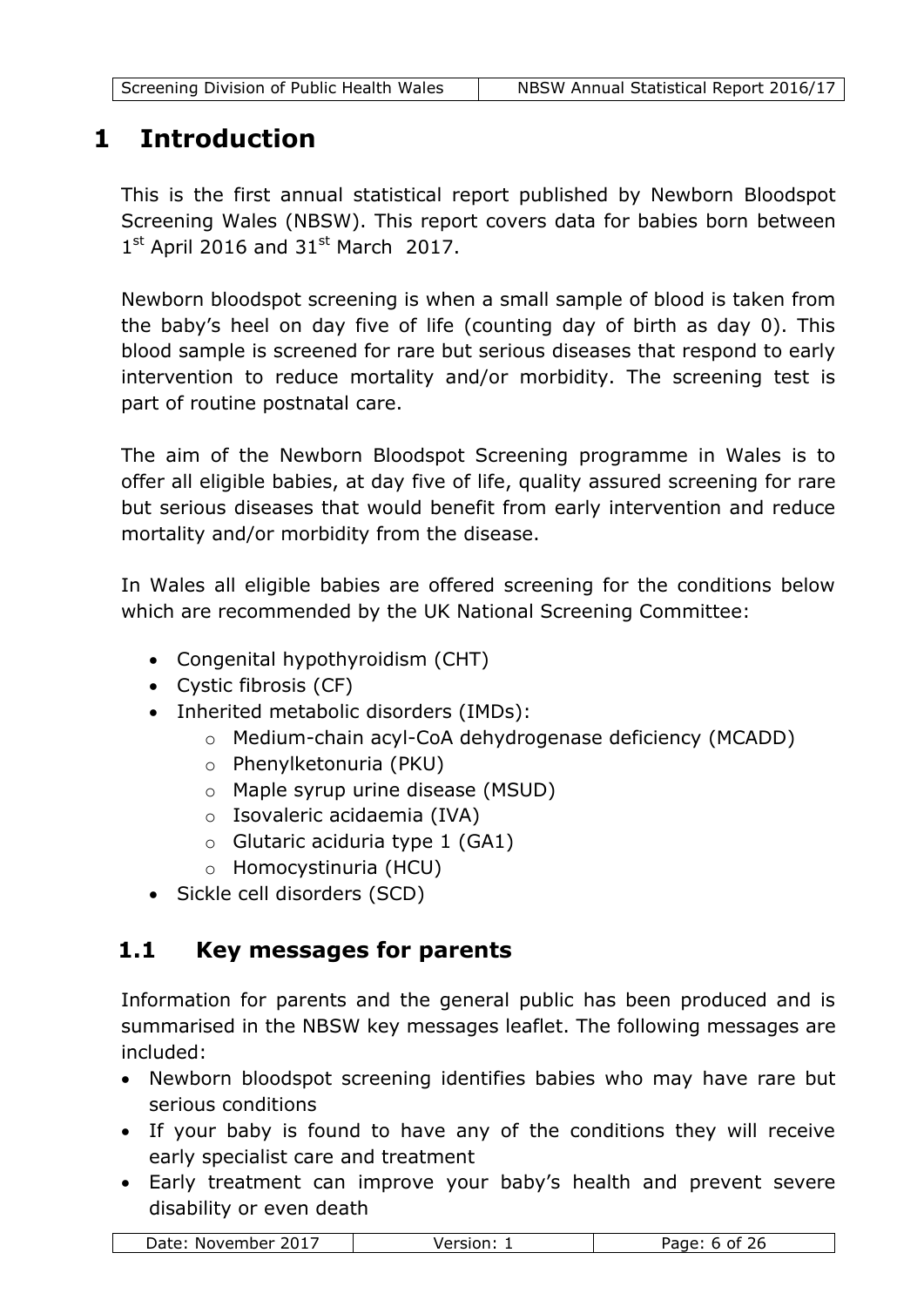- Screening is not 100% accurate. If the screening test suggests a problem, your baby will need further tests to confirm that they have the condition
- Newborn bloodspot screening is recommended
- The 'Information for Parents' leaflet, which is available from your midwife, explains the conditions screened for and how the sample is taken

## <span id="page-6-0"></span>**1.2 Programme delivery**

The Screening Division of Public Health Wales is responsible for the planning, preparation and delivery of the Newborn Bloodspot Screening Wales (NBSW) programme. NBSW is one of three programmes within Maternal and Child (MAC) Screening, which has an overall Programme Lead. There are two NBSW programme co-ordinators with administration support across the MAC programmes. The other two programmes are Antenatal Screening Wales (ASW) and Newborn Hearing Screening Wales (NBHSW).

The offer of newborn bloodspot screening to eligible babies and the collection of bloodspot samples is undertaken by health professionals within the seven health boards in Wales.

The Wales Newborn Screening Laboratory in Cardiff is responsible for testing the screening samples taken in Wales and for the referral of babies suspected of having conditions. Babies are referred to a network of clinicians and designated medical leads in the health boards. The programme has external Quality Assurance Advisors which include some of the medical leads.

The Newborn Bloodspot Screening Wales System (NBSWS) has been developed to support the management of a safe and sustainable programme across Wales. This system collects and collates information across the programme to monitor the quality of newborn bloodspot screening and provides quality assurance and management reports based on the policies and standards.

NBSWS also identifies babies for whom the programme expects to receive either a bloodspot card or decline for the test(s), and initiates failsafe procedures for possible 'missed' babies. This failsafe system identifies babies in Wales who do not have a newborn bloodspot screening sample in the Newborn Screening Laboratory by day 14 of life. Every baby identified

| 2017<br>Date:<br>November | $\sim$ $\sim$ $\sim$ $\sim$ $\sim$<br>$\sim$ | $\sim$ $\sim$<br>Page:<br>Ωt<br>,, |
|---------------------------|----------------------------------------------|------------------------------------|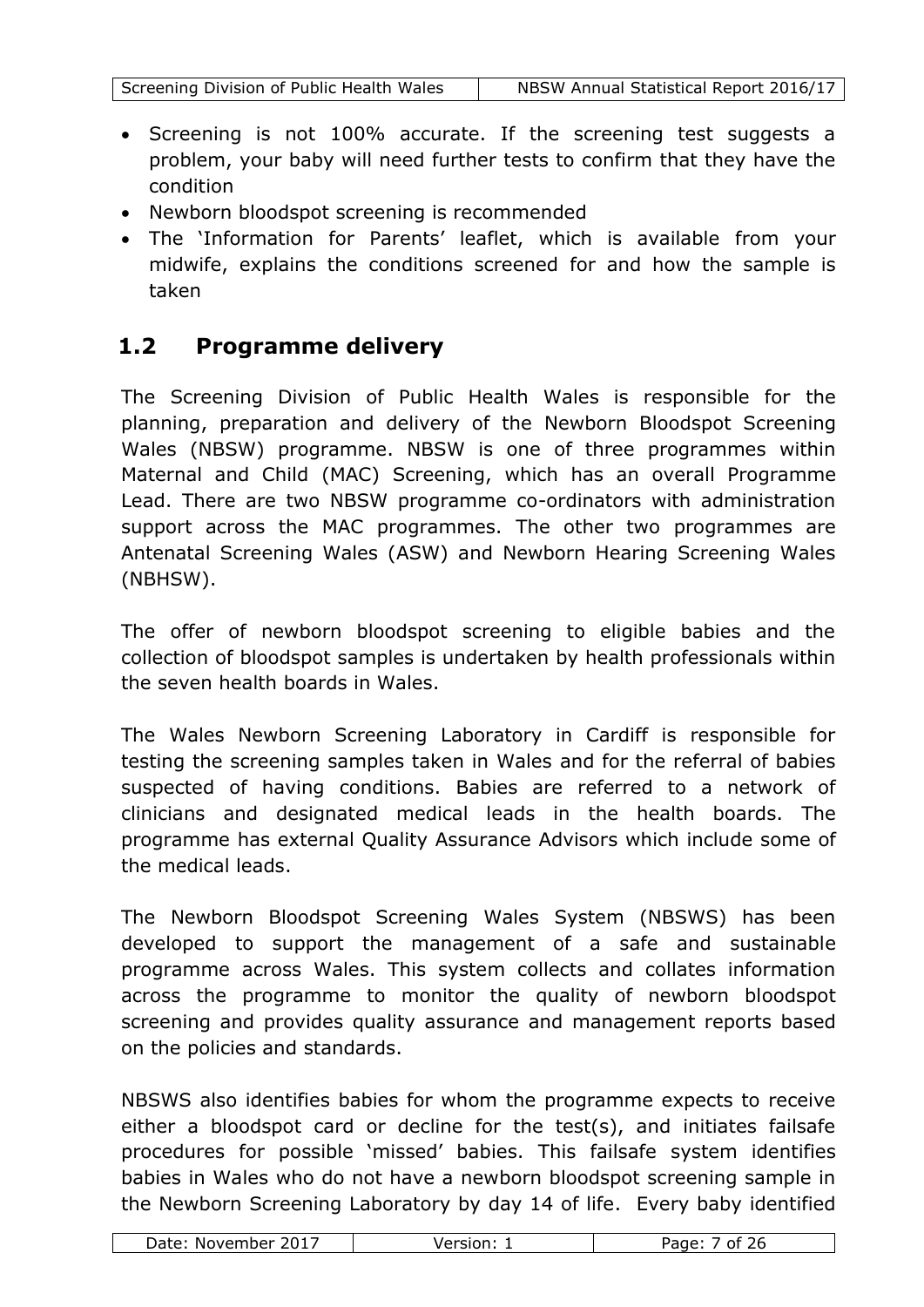by the failsafe is followed up by the administration failsafe teams. The three regional teams across Wales are staffed by newborn screening managers and administrative staff who work across both the NBSW and Newborn Hearing Screening Wales (NBSHW) programmes.

In each health board there is a Governance Lead for Antenatal and Newborn Screening. This role, funded by Screening Division, Public Health Wales, is to act as liaison between the health board and NBSW, and to lead the provision of newborn bloodspot screening in the health board to ensure the provision of an effective and efficient service.

## <span id="page-7-0"></span>**1.3 Screening pathway**

Babies who are eligible for screening are identified in each health board from midwife birth notifications. Eligible babies up to one year of age who move in to Wales are identified following registration on to the Welsh Child Health System.

The offer of screening and collection of bloodspot samples is carried out by health professionals within the health boards in accordance with the NBSW guidance, standards and policies. The majority of samples are taken in the baby's home by the midwife. Neonatal or paediatric unit staff offer the screening and take samples for those babies who are inpatient in those areas at day five of life. Health visitors take responsibility for offering and arranging sample collection for eligible babies who have moved into Wales.

Newborn bloodspot screening samples are sent by prepaid envelopes (first class) to the Wales Newborn Screening Laboratory in Cardiff for testing. The laboratory accepts samples according to the UK sample quality guidelines that were implemented in April 2015. Babies suspected of having one of the conditions screened for are referred, according to the relevant clinical referral guidelines, to the appropriate specialist clinician for diagnostic tests and treatment. The newborn screening laboratory currently sends a hard copy of the result report for each baby to the local Child Health Department. The results are entered onto the Child Health system and the report is then forwarded to the baby's health visitor so that the results can be discussed with the parents.

More information is available at: www.newbornbloodspotscreening.wales.nhs

| 2017<br>Date:<br>November | larcinn • | つん<br>Ωt |
|---------------------------|-----------|----------|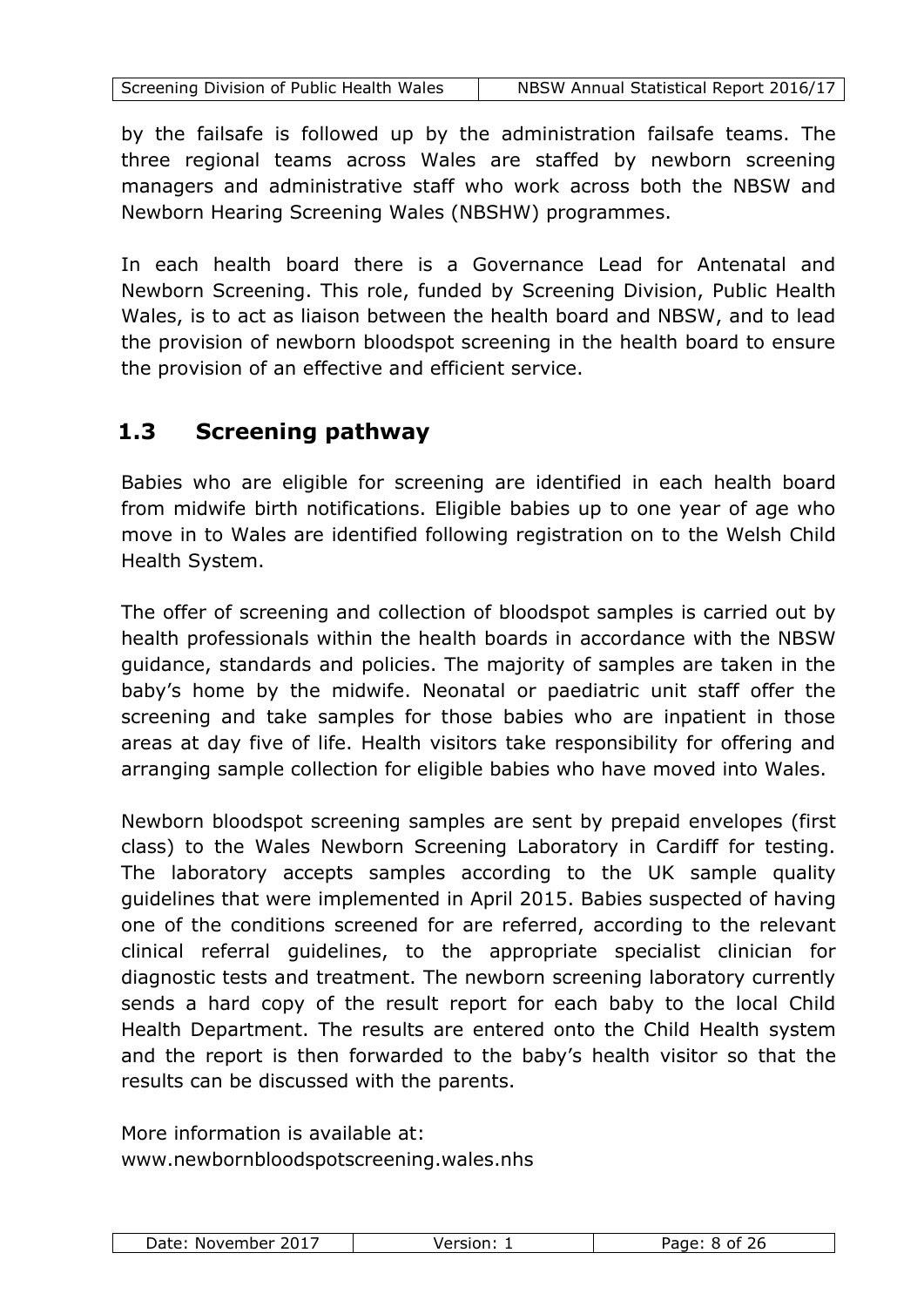## <span id="page-8-0"></span>**2 Headline Statistics**

## **April 2016 to March 2017**

- The number of eligible births across Wales was 33,627
- The number of these babies tested was 33,505 (99.6%)

## **Screening**

## **Completeness of offer and coverage (eligible newborns)**

- Completeness of offer 97.3% of babies had a bloodspot card (for screening or decline) received in the laboratory by day 14 of life
- Coverage 94% of babies had conclusive bloodspot screening results by day 17 of life

## **Timeliness of sample collection**

- Timely collection of sample (day 5-8 of life) 98.0%
- Timely collection of sample (day 5 of life) 75.3%

To monitor performance more closely the rate of sample collection at day 5 is also being measured.

## **Avoidable repeat rate**

Avoidable repeat rate - 5.5%

Improving performance in collecting good quality samples remains a high priority for the programme to avoid delays in the referral of babies.

## **NHS number on bloodspot card**

 99.1% bloodspot cards received in the laboratory had a valid NHS number for the baby recorded.

## **Timely receipt of card in laboratory**

 95.6% of bloodspot cards were received within 4 working days of sample collection

| 2017<br>Date:<br>November | $\Delta$ rcinn'<br><b>VELSIVIL.</b> | ∶ە∩د⊿<br>$J_{\mathsf{F}}$<br>^+<br>uι |
|---------------------------|-------------------------------------|---------------------------------------|
|---------------------------|-------------------------------------|---------------------------------------|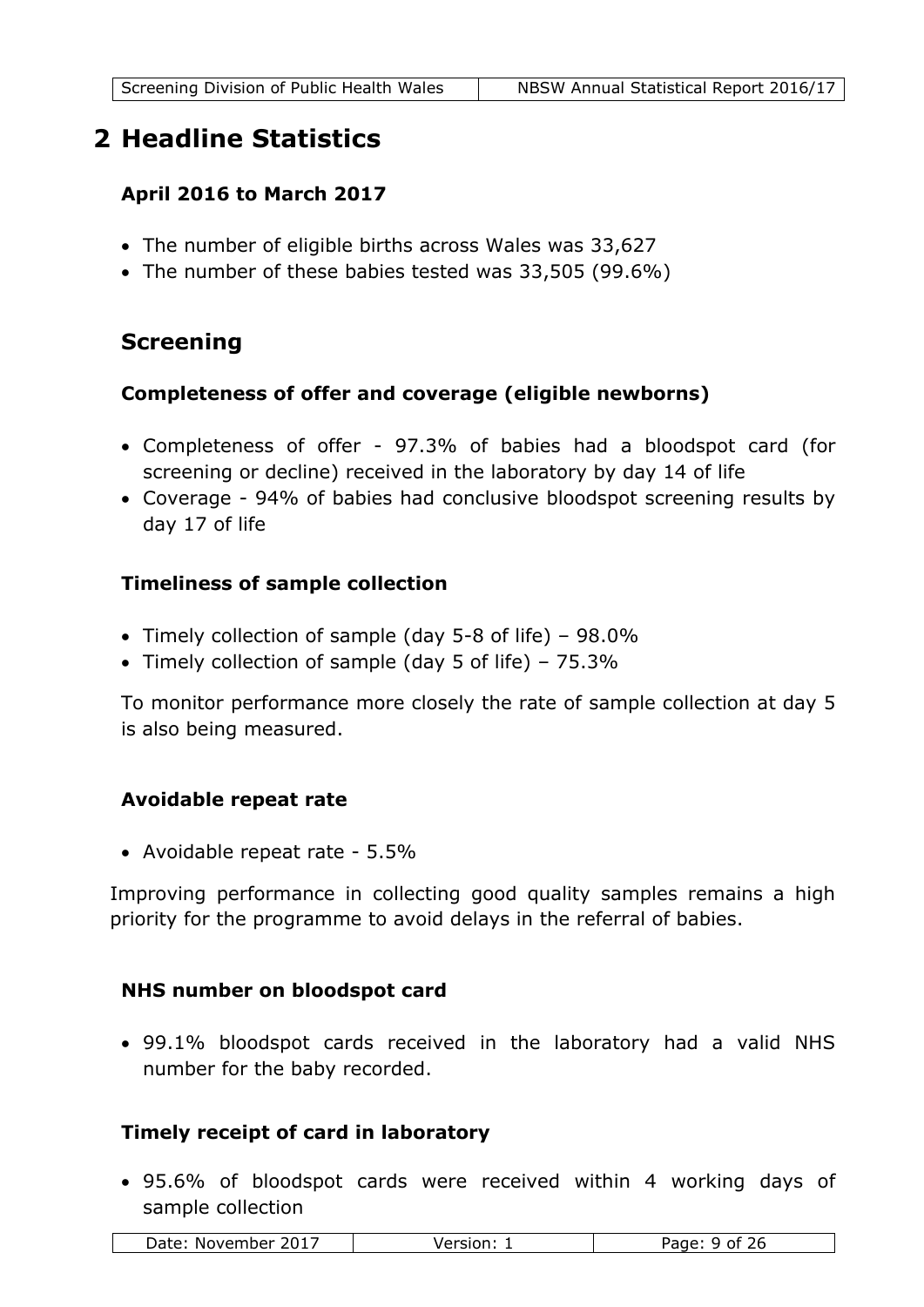## **Outcomes**

The number of screen positive babies detected in the year was as follows: phenylketonuria (9), congenital hypothyroidism (15), mediumchain acyl-CoA dehydrogenase deficiency (4), cystic fibrosis (8), sickle cell disorders (3).

| 201.<br>Date:<br>. November | $-0.00000$ | ם הבנ<br>26.<br>∩t⊹ |
|-----------------------------|------------|---------------------|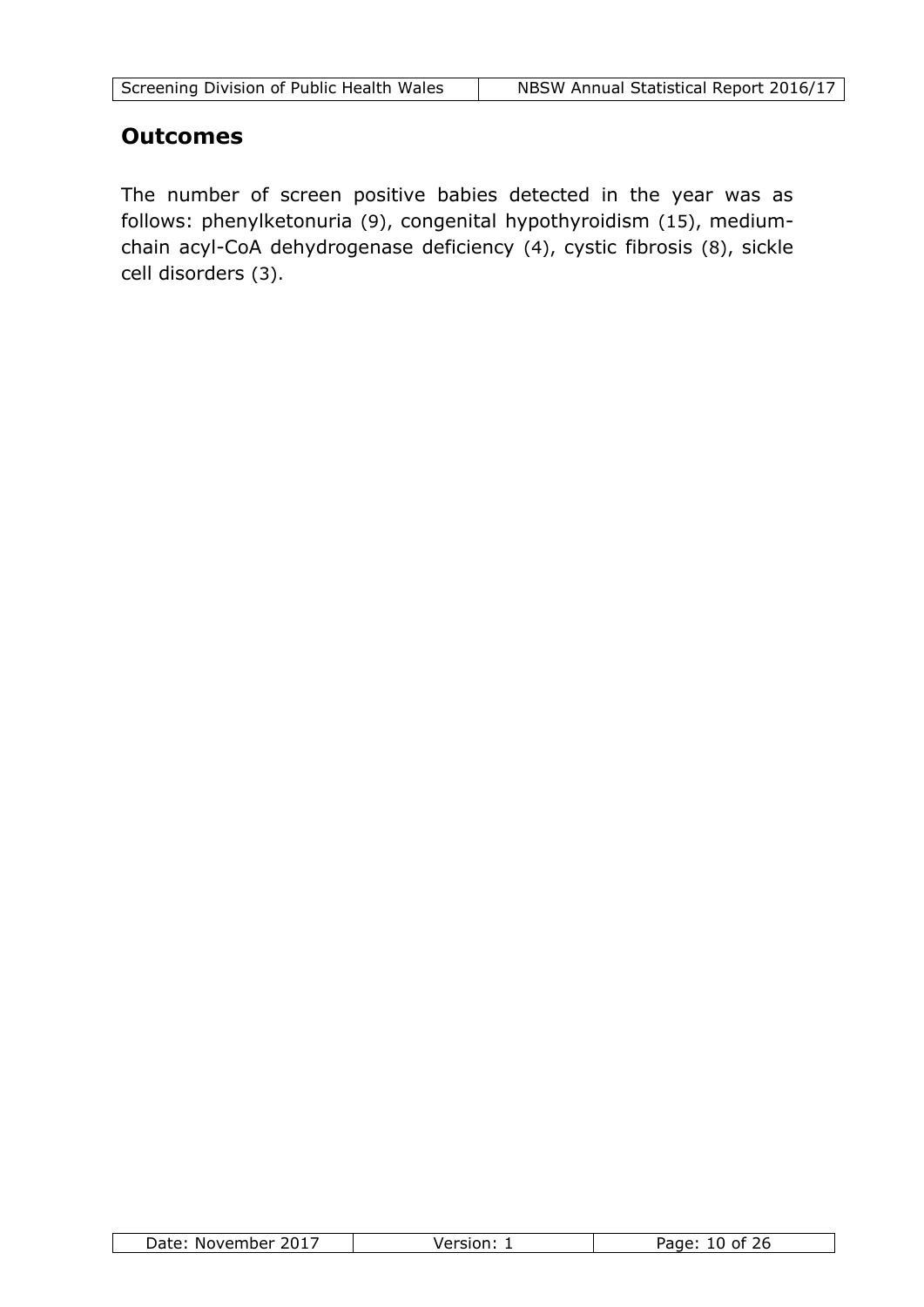## <span id="page-10-0"></span>**3 Data**

The data tables in this section outline the performance of the programme against the standards that have been set.

**Table 1:** The number of eligible births in Wales in the period April 2016 to March 2017, and the number of these babies tested.

|               | <b>Aneurin</b><br><b>Bevan</b> | <b>Abertawe</b><br><b>Bro</b><br><b>Morgannwg</b> | <b>Betsi</b><br>Cadwaladr | <b>Cardiff</b><br>& Vale | Cwm<br>Taf | <b>Hywel</b><br><b>Dda</b> | <b>Powys</b> | <b>Wales</b> |
|---------------|--------------------------------|---------------------------------------------------|---------------------------|--------------------------|------------|----------------------------|--------------|--------------|
| <b>Births</b> | 6467                           | 5560                                              | 7076                      | 5859                     | 3317       | 3687                       | 1212         | 33627        |
| Tested        | 6451                           | 5552                                              | 7050                      | 5834                     | 3315       | 3675                       | 1209         | 33505        |
| $\frac{0}{0}$ | 99.8                           | 99.9                                              | 99.6                      | 99.6                     | 99.9       | 99.7                       | 99.8         | 99.6         |

<span id="page-10-1"></span>The Wales total includes some babies who do not map to a Health Board.

## **3.1 Standards**

This table outlines the standards set by the screening programme to monitor performance.

**Table 2:** Programme performance standards

|                | <b>NBSW Standards - Screening Programme</b> |                                                                                                                                                                     |                                   |                               |  |
|----------------|---------------------------------------------|---------------------------------------------------------------------------------------------------------------------------------------------------------------------|-----------------------------------|-------------------------------|--|
|                | <b>Objective</b>                            | <b>Criteria</b>                                                                                                                                                     | <b>Minimum</b><br><b>Standard</b> | <b>Actual</b><br><b>Value</b> |  |
| 1A             | Completeness<br>Offer I<br>οf<br>(Newborns) | The percentage of eligible<br>newborn babies who have a<br>notification of receipt of the<br>bloodspot card in the<br>laboratory by day 14 of life                  | 95%                               | 97.3%                         |  |
| 1B             | Completeness<br>of Offer (All)              | Eligible babies (up to one<br>year of age) who have a<br>notification of receipt of the<br>bloodspot card in<br>the<br>laboratory within 18 days of<br>registration | 95%                               | 98.4%                         |  |
| 1 <sup>C</sup> | Coverage<br>(Newborns)                      | Eligible newborn babies who<br>have a conclusive bloodspot<br>screening result by day 17 of<br>life                                                                 | 95%                               | 94.0%                         |  |
|                |                                             |                                                                                                                                                                     |                                   |                               |  |

| -201.<br>Date<br>November<br>$\sim$ $\sim$ $\sim$ | $\sim$<br>age<br>Οt<br>. .<br>∼ |
|---------------------------------------------------|---------------------------------|
|---------------------------------------------------|---------------------------------|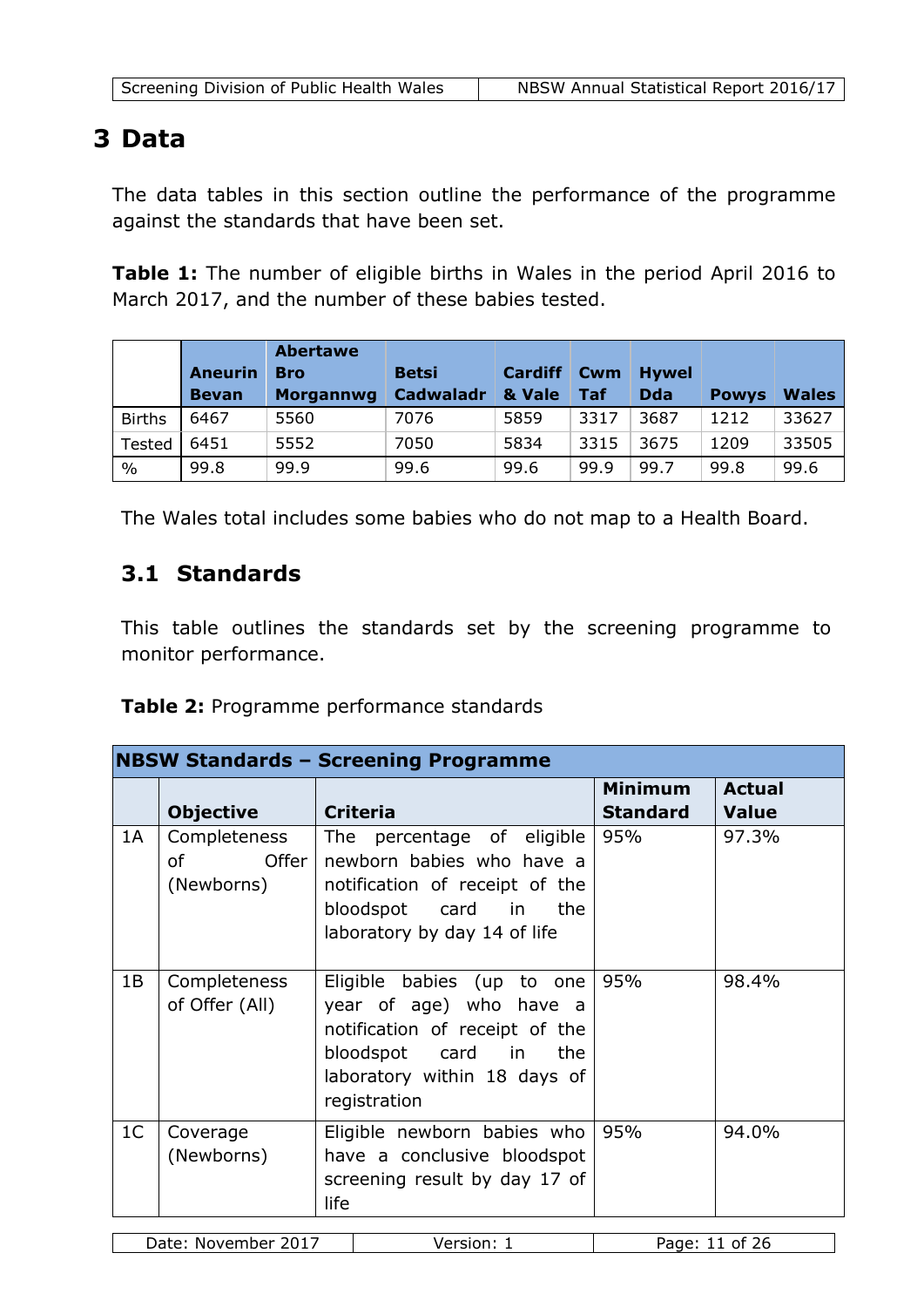Screening Division of Public Health Wales NBSW Annual Statistical Report 2016/17

| 1 <sub>D</sub> | Coverage (All)                                                                       | Eligible babies (up to one<br>year of age) who have a<br>conclusive<br>bloodspot<br>screening result within 21<br>days of registration                                                                                        | 95%            | 95.6%                                       |
|----------------|--------------------------------------------------------------------------------------|-------------------------------------------------------------------------------------------------------------------------------------------------------------------------------------------------------------------------------|----------------|---------------------------------------------|
| 3A             | Timely<br>Collection<br>of <sub>1</sub><br>Sample (Day $5 -$<br>8 of Life)           | The first bloodspot sample<br>should be taken between day<br>5 and day 8 of life (counting<br>day of birth as day 0)                                                                                                          | 95%            | 98.0%                                       |
| 3F             | Timely<br>Collection<br>of <sub>l</sub><br>Sample (Day 5<br>of Life)                 | The first bloodspot sample<br>should be taken on day 5 of<br>life (counting day of birth as<br>day $0)$                                                                                                                       | 90%            | 75.3%                                       |
| 3B             | Timely<br>Collection<br>of<br>Avoidable<br><b>Repeat Samples</b>                     | for<br>Repeat<br>testing<br>insufficient/poor<br>quality<br>samples<br>or<br>incomplete/incorrect<br>card<br>information<br>should<br>be<br>conducted within 3 calendar<br>days of the request                                | 95%            | 60.9%                                       |
| 3C             | Timely<br>CHT  <br>Second Sample  <br>Collection<br>for<br>Pre-Term<br><b>Babies</b> | with<br>babies<br>Pre-term<br>a<br>bloodspot<br>second<br>card<br>received in the laboratory<br>which was taken at day 28 of<br>life or on day of discharge                                                                   | 95%            | 2016-17<br>performance<br>not<br>reportable |
| 3D             | Timely<br>Second<br>Sample<br>Collection<br>for $ $<br>Borderline TSH                | Babies with a borderline TSH<br>result who have<br>a second<br>bloodspot<br>card<br>for<br><b>TSH</b><br>received in the<br>laboratory<br>which was collected between<br>7 and 10 days after the initial<br>borderline sample | 95%            | 100%                                        |
| 4A             | Avoidable<br><b>Repeat Rate</b>                                                      | Repeat<br>cards<br>that<br>are<br>required<br>because<br>οf<br>poor<br>quality<br>bloodspots<br>or<br>incomplete/incorrect<br>information recorded                                                                            | $\leq$ = 2%    | 5.5%                                        |
| 4B             | Poor<br>Quality<br><b>Repeat Rate</b>                                                | Repeat<br>cards<br>that<br>are<br>required<br>because<br>оf<br>poor<br>quality bloodspots                                                                                                                                     | $\leq$ = 2%    | 4.2%                                        |
|                | Date: November 2017                                                                  | Version: 1                                                                                                                                                                                                                    | Page: 12 of 26 |                                             |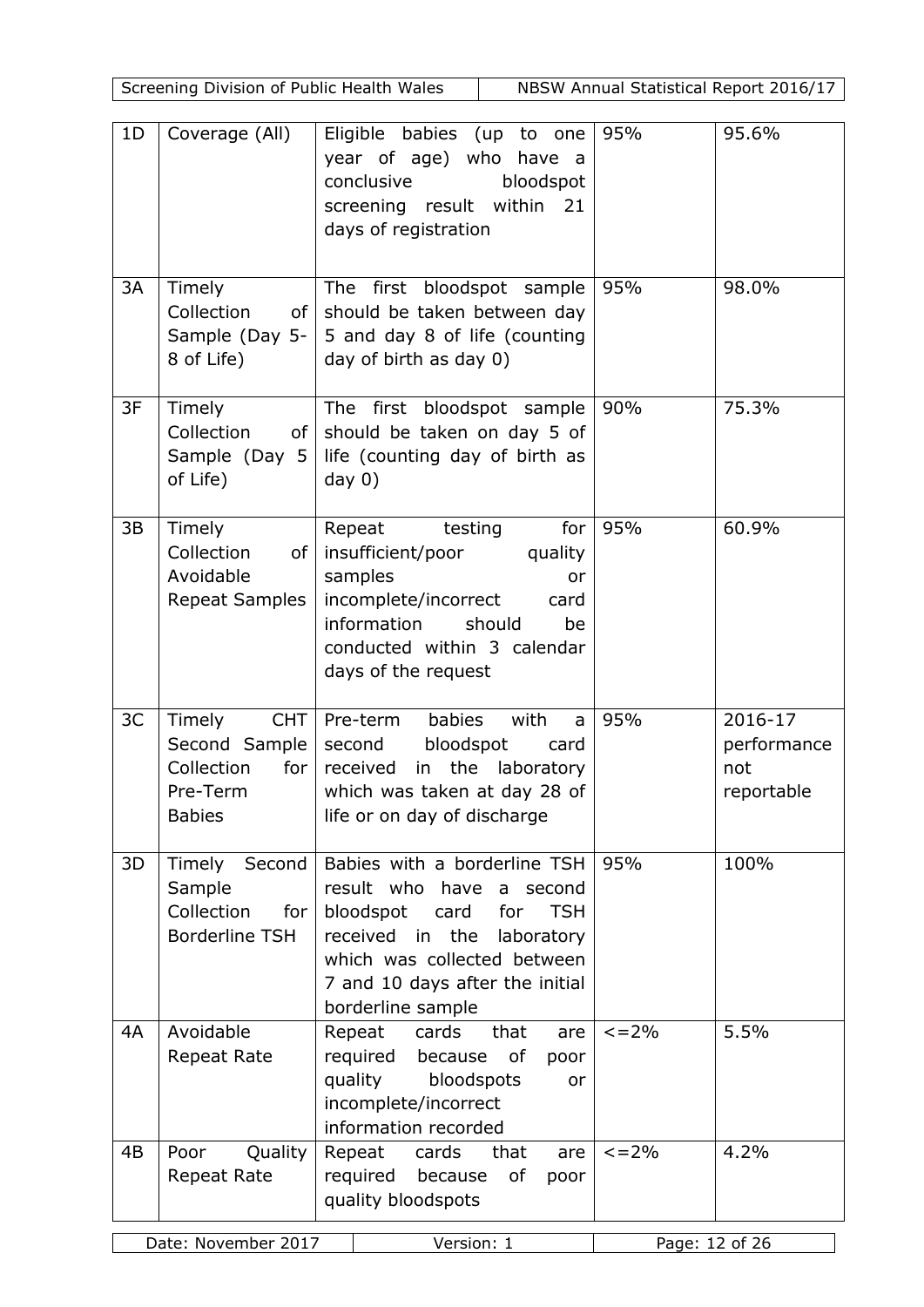Screening Division of Public Health Wales NBSW Annual Statistical Report 2016/17

| 4C | NHS Number on  <br><b>Bloodspot Card</b>                                         | Bloodspot cards received in $100\%$<br>the laboratory that have a<br>valid NHS number for the<br>baby recorded                                                        |      | 99.1% |
|----|----------------------------------------------------------------------------------|-----------------------------------------------------------------------------------------------------------------------------------------------------------------------|------|-------|
| 5  | Timely Receipt<br>of Card<br>in<br>Laboratory                                    | Bloodspot cards received<br>within 4 working days                                                                                                                     | 99%  | 95.6% |
| 6A | Timely<br>Processing of<br>IMD and<br>CHT  <br>Positive<br><b>Samples</b>        | Clinical referral for IMD/CHT<br>screen positive results<br>initiated within 3 working<br>days of sample receipt                                                      | 100% | 100%  |
| 6B | Timely<br>Processing<br>of <sub>l</sub><br>CF Positive<br><b>Samples</b>         | Clinical referral for CF screen<br>positive results<br>initiated<br>within 25 days of sample<br>receipt                                                               | 95%  | 100%  |
| 6C | Timely<br>Processing of<br><b>SCD</b><br>Positive  <br><b>Samples</b>            | Clinical referral for SCD<br>screen positive results<br>initiated within 42 days of<br>sample receipt                                                                 | 95%  | 100%  |
| 7A | Care Receipt of<br><b>IMD</b><br>Positive<br><b>Babies</b>                       | Timely Clinical First clinical appointment<br>attendance for IMD screen<br>positive results by day 17 of<br>life                                                      | 100% | 100%  |
| 7B | Timely Clinical<br>Care Receipt of<br>CHT Positive<br><b>Babies</b>              | First clinical appointment<br>attendance for CHT screen<br>positive results by day 17 of<br>life or initial borderline results<br>followed by a positive by day<br>24 | 100% | 100%  |
| 7C | Timely<br>Clinical<br>Care Receipt of<br><b>CF</b><br>Positive<br><b>Babies</b>  | clinical<br>First<br>appointment<br>attendance for CF screen<br>positive results by day 28 of<br>life                                                                 | 95%  | 75.0% |
| 7D | Clinical<br>Timely<br>Care Receipt of<br><b>SCD</b><br>Positive<br><b>Babies</b> | clinical<br>First<br>appointment<br>attendance for SCD screen<br>positive results by day 56 of<br>life                                                                | 90%  | 100%  |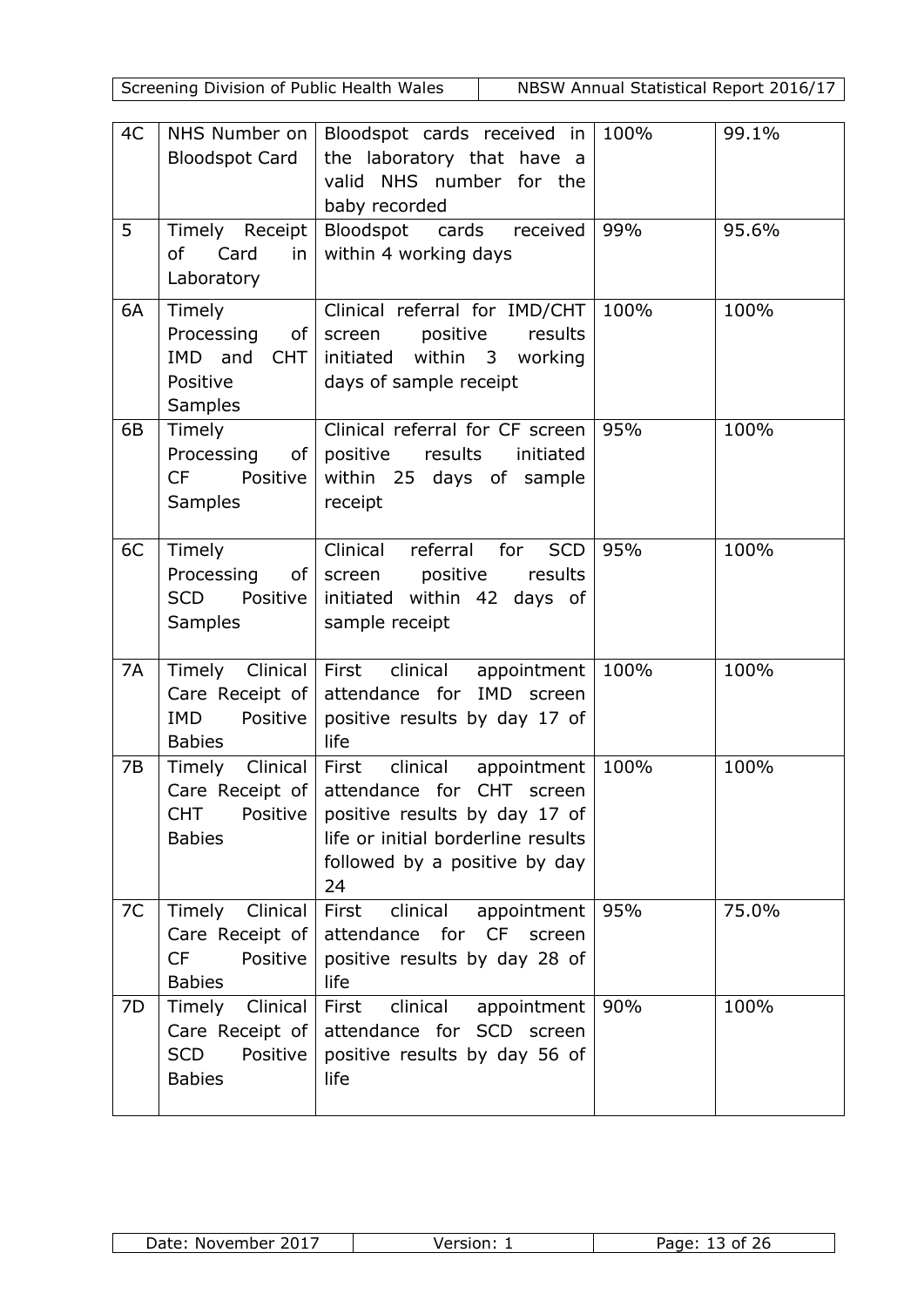## <span id="page-13-0"></span>**3.2 Completeness of Offer and Coverage**

*Standard 1A: 95% of newborn babies are offered screening Standard 1B: 95% of all babies are offered screening Standard 1C: 95% of newborn babies complete screening Standard 1D: 95% of all babies complete screening*

**Table 3:** Babies offered and completing newborn bloodspot screening

| <b>Health Board</b>                                                   | $\frac{0}{0}$<br><b>Offered</b><br>(Newborn) | O <sub>0</sub><br><b>Offered</b><br>(AII) | $\frac{0}{0}$<br><b>Coverage</b><br>(Newborn) | $\frac{0}{0}$<br><b>Coverage</b><br>(AII) |
|-----------------------------------------------------------------------|----------------------------------------------|-------------------------------------------|-----------------------------------------------|-------------------------------------------|
| Abertawe<br><b>Bro</b><br>Morgannwg<br>University Health Board        | 97.5                                         | 98.2                                      | 94.5                                          | 96.1                                      |
| Aneurin<br><b>University</b><br>Bevan<br><b>Health Board</b>          | 97.2                                         | 98.6                                      | 93.9                                          | 95.4                                      |
| Cadwaladr<br><b>University</b><br><b>Betsi</b><br><b>Health Board</b> | 97.3                                         | 98.7                                      | 92.9                                          | 95.1                                      |
| Cardiff<br>Vale<br><b>University</b><br>and<br><b>Health Board</b>    | 96.6                                         | 97.9                                      | 94.9                                          | 96.0                                      |
| <b>University</b><br><b>Health</b><br>Taf<br>Cwm<br><b>Board</b>      | 98.3                                         | 99.3                                      | 95.0                                          | 96.6                                      |
| Hywel Dda University Health<br><b>Board</b>                           | 98.1                                         | 98.8                                      | 94.0                                          | 95.9                                      |
| Powys Teaching Health Board                                           | 97.3                                         | 98.2                                      | 95.5                                          | 95.7                                      |
| <b>All Wales</b>                                                      | 97.3                                         | 98.4                                      | 94.0                                          | 95.6                                      |

The standards for offer of screening have been met by all health boards. Work to improve timeliness of sample collection and dispatch may have contributed to this.

Across Wales, 94% of newborn babies had screening completed in the specified timeframe. The relatively high avoidable repeat rate and timeliness issues in collecting repeat samples have had an impact on performance in coverage, and addressing these problems is a high priority for the programme.

| 201.<br>Date:<br>November | $\sim$<br>. . | age:<br>0t<br>$\sqrt{ }$<br>. . |
|---------------------------|---------------|---------------------------------|
|---------------------------|---------------|---------------------------------|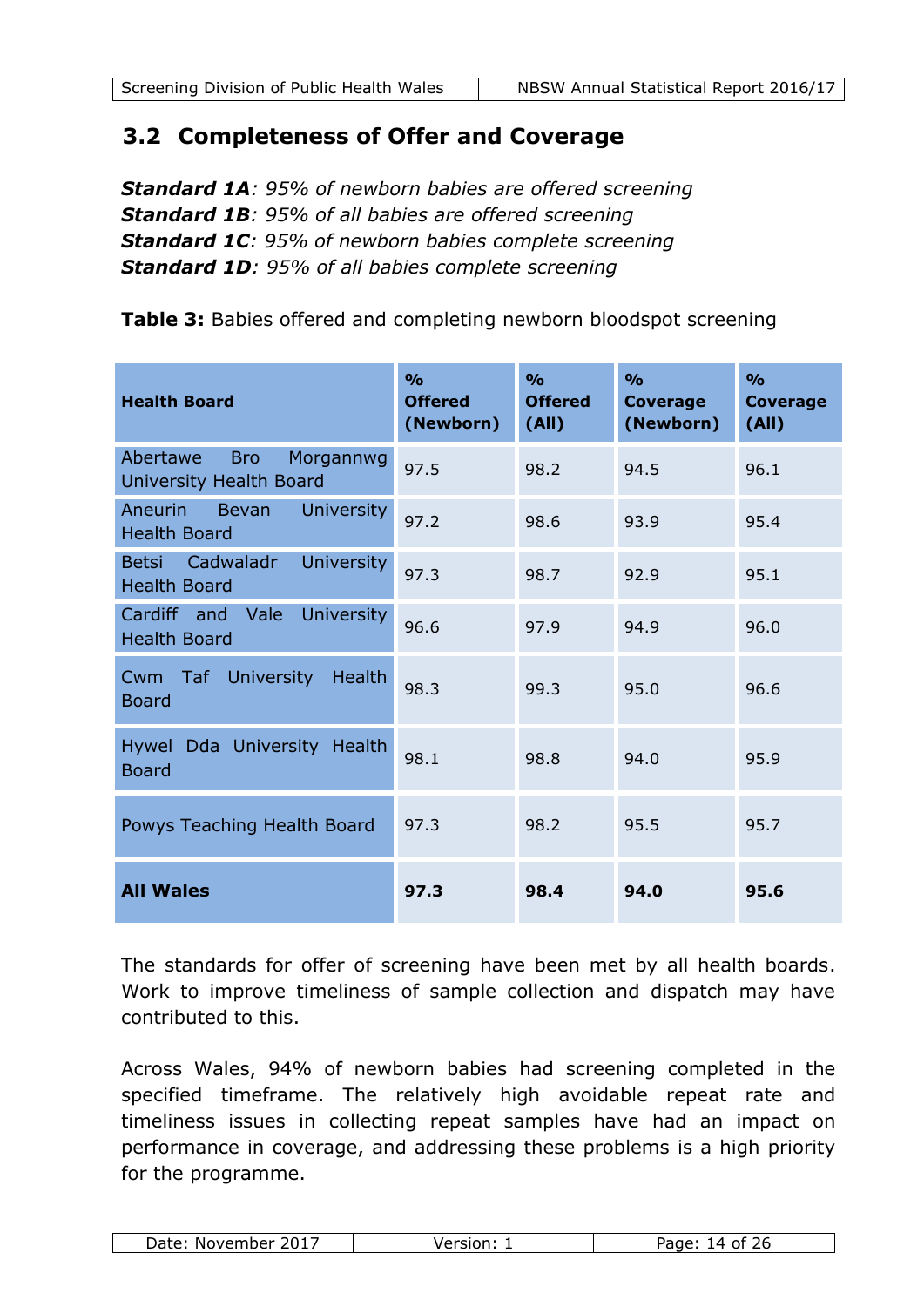## <span id="page-14-0"></span>**3.3 Timeliness of testing**

*Standard 3A: 95% of samples are taken between Day 5 – 8 of Life Standard 3F: 90% of samples are taken on Day 5 of Life*

*Standard 3B: 95% of avoidable repeat samples are taken within 3 calendar days of request*

*Standard 3C: 95% of CHT repeat samples for pre-terms babies are taken at day 28 of life or date of discharge*

*Standard 3D: 95% Timely Second Sample Collection for Borderline TSH*

#### **Standard 3A**



**Graph 1:** Timely Collection of Samples (Day 5 – 8 of Life)

In Wales, 98% of samples were taken between day 5 and day 8 of life. The programme is working with the health boards to improve timeliness of sample collection.

| Date<br>ר וחר<br>November<br>100100<br>- U I J | --<br>$-$<br>.<br>ים נ<br>-10<br>∠∪ |
|------------------------------------------------|-------------------------------------|
|------------------------------------------------|-------------------------------------|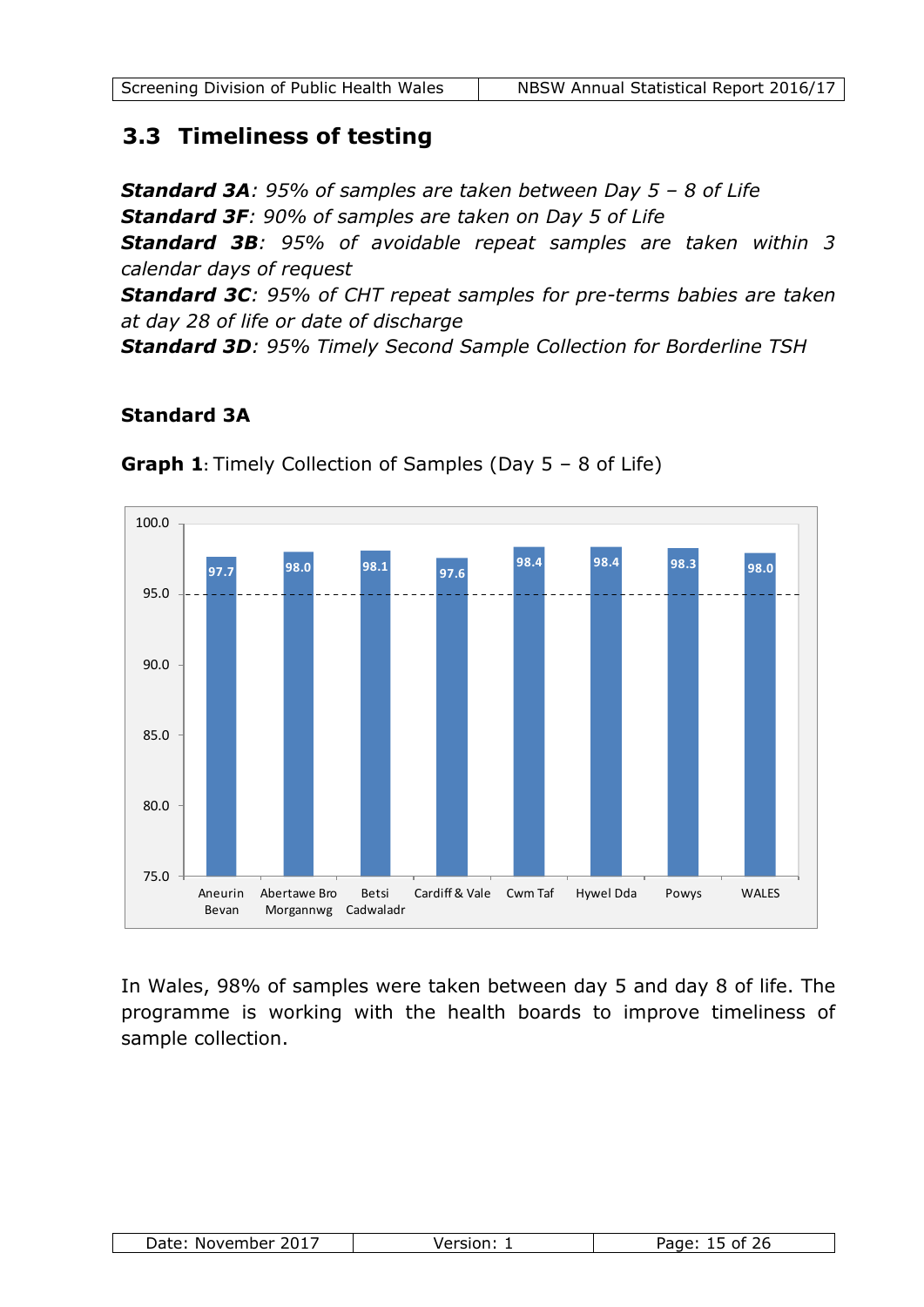## **Standard 3F**



**Graph 2:** Timely Collection of Samples (Day 5 of Life)

To monitor performance in timely collection of samples more closely, data is collected for sample collection at day 5 of life. Improving performance in this is a high priority for the programme to enable timely referral of screen positive babies to clinical care.

Across Wales, 75.3% of samples were taken at day 5 of life.

This information is periodically fed back to the health board governance leads and Heads of Midwifery. Action taken in the health boards to improve timeliness of sample collection has included the education of sample takers of the importance of taking samples on day 5, and changes in working practices to enable samples to be taken on weekends and bank holidays whenever possible. Work is continuing to improve performance in sample collection timeliness.

|  | Date<br>ד רחר<br>November<br>∠∪⊥ | . | $\sim$<br>. . |
|--|----------------------------------|---|---------------|
|--|----------------------------------|---|---------------|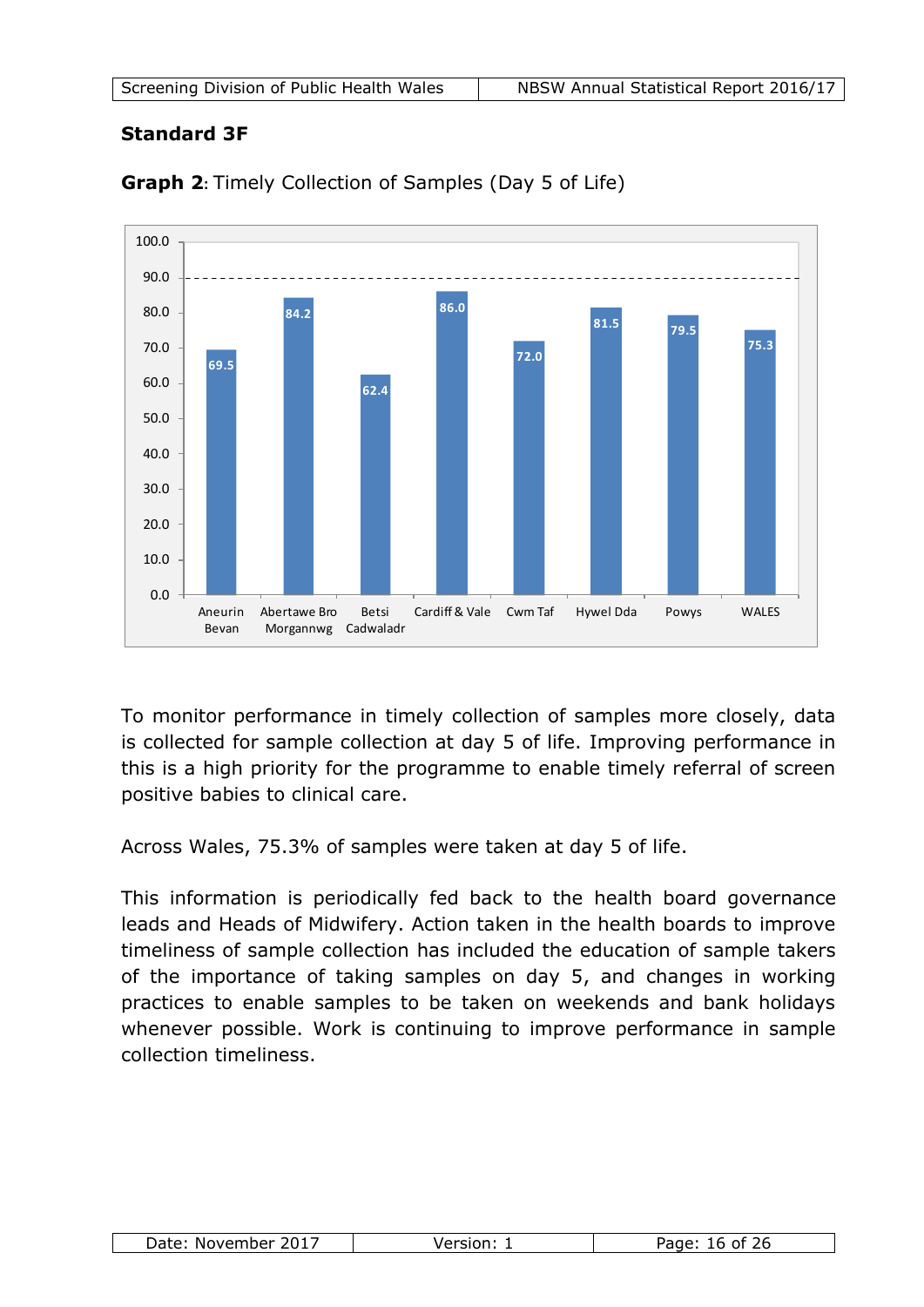| Screening Division of Public Health Wales | NBSW Annual Statistical Report 2016/17 |
|-------------------------------------------|----------------------------------------|
|-------------------------------------------|----------------------------------------|

## **Standard 3B**



**Graph 3:** Timely Collection of Avoidable Repeat Samples

Across Wales, 60.9% avoidable repeat samples were taken within 3 calendar days of the request.

Requests for repeat samples were made by fax to the maternity or neonatal unit in the health board. This method was problematic and associated with delays in actioning these requests. To address this a new process has now been implemented.

From 27<sup>th</sup> June 2017 all requests are made by email to designated generic email addresses in the maternity units and neonatal units. The emails contain an image of the card, details of the sample problem and advice for the sample taker to improve performance. The health board governance lead is copied into the email to enable monitoring of sample taker performance within the health board and timely identification of training needs. It is anticipated that this will improve the avoidable repeat rate and performance in the timely collection of repeat samples over the next year.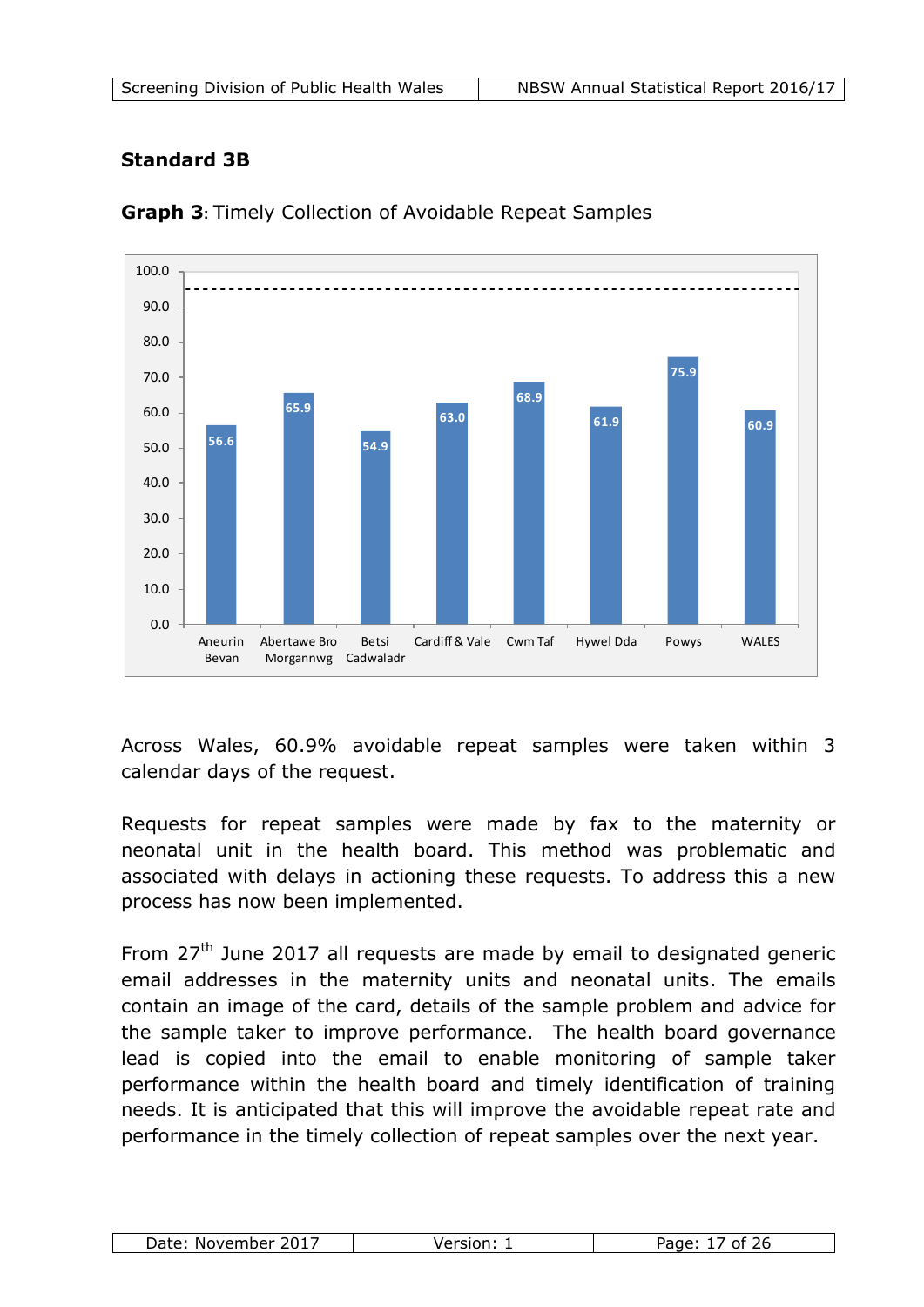## **Standard 3C**

Timely CHT Second Sample Collection for Pre-Term Babies

Pre-term babies should have a second sample taken for CHT testing on day 28 of life or earlier if they are to be discharged home.

**Table 4:** The actual day of testing for the total number of pre-term babies in the year.

| Day of life second CHT sample taken |    |    |    |    |  |  |              |
|-------------------------------------|----|----|----|----|--|--|--------------|
| $  28*$                             | 28 | 29 | 30 | 31 |  |  | <b>Total</b> |
| 56                                  |    | 36 |    |    |  |  |              |

\* Performance by Health Board and all Wales has not been given for this standard as the IT systems were not able to capture this data during 2016- 17. An IT systems change will allow accurate analysis of the 2017-18 births in the next report.

The programme is working with the neonatal units across Wales to improve performance in this standard as there are a high number of samples taken before day 28 for babies who have not been discharged.

The BadgerNet Neonatal IT system used in the neonatal units across Wales has day of birth programmed as day 1. Samples taken on day 28 according to this system are therefore taken too early and need to be repeated. Health professionals have been alerted to this and the importance of counting day of birth as day 0 when working out when to take the sample.

| 2017<br>Date<br>November |  | $- - - -$<br>ים נ<br>∠◡ |
|--------------------------|--|-------------------------|
|--------------------------|--|-------------------------|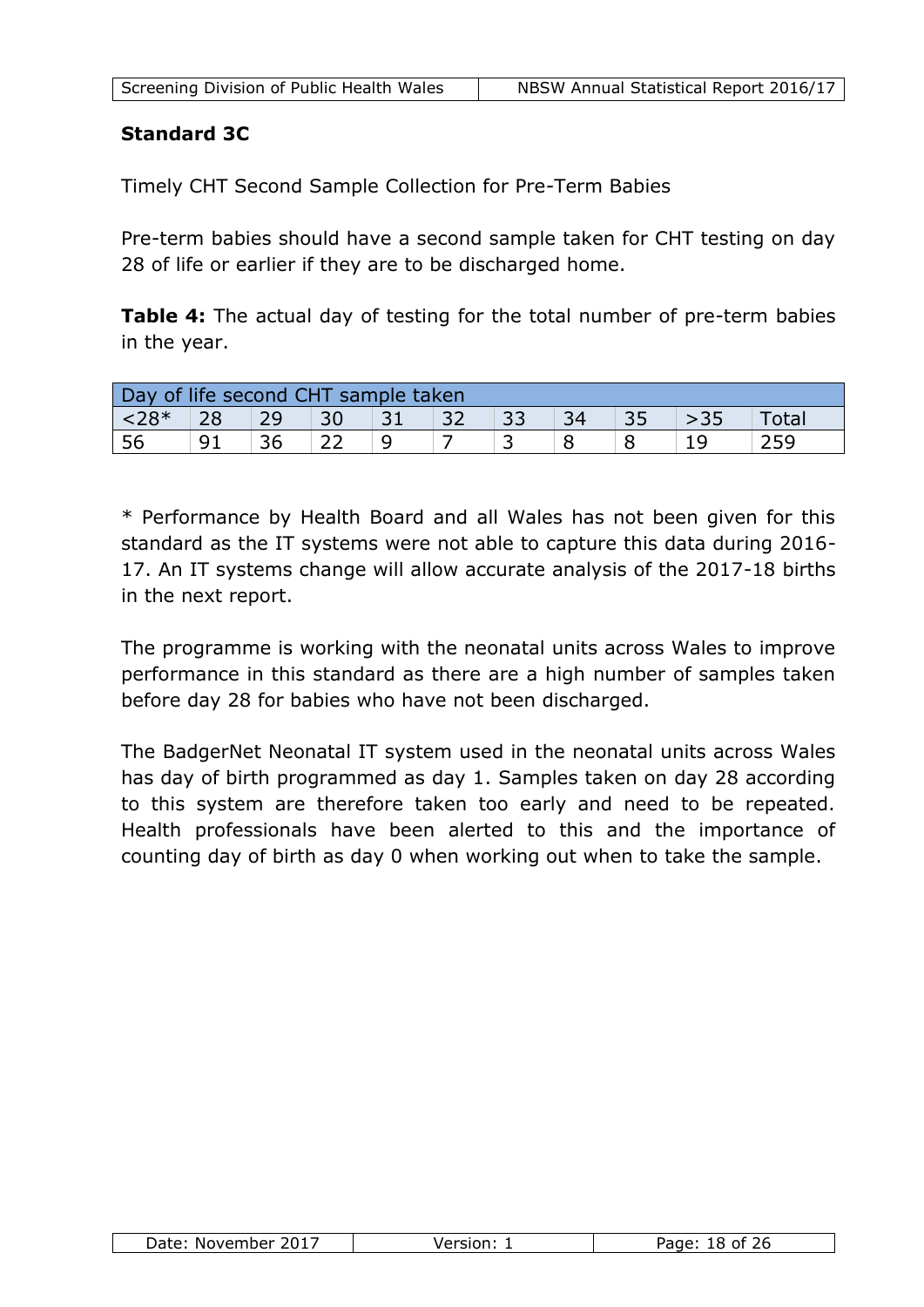## <span id="page-18-0"></span>**3.4 Poor Quality Repeat Samples Required**

*Standard 4A: Avoidable Repeat Rates - <=2% repeat cards required because of poor quality bloodspots or incomplete/incorrect information recorded*

*Standard 4B: Poor Quality Repeat rate - <=2% repeat cards required because of poor quality bloodspots*

*Standard 4C: NHS Number on Bloodspot Card - 100% of Bloodspot cards received in the laboratory have a valid NHS number for the baby recorded*

## **Standard 4A**



**Graph 4:** Avoidable Repeat Rate

The avoidable repeat rate in Wales is 5.5%. Achieving the standard of 2% is a high priority to avoid delays in the referral of babies and to avoid the other costs associated with repeating samples. The laboratory accepts samples according to the UK sample quality guidelines that were implemented in April 2015. These UK standards for bloodspot quality are based on work undertaken in the Wales Newborn Screening Laboratory to determine whether bloodspot quality has an effect on newborn bloodspot screening results.

On a monthly basis the governance leads and Heads of Midwifery are sent reports detailing sample quality performance in their health board so that

|  | 2017<br>Date:<br>November | ------- | $\sim$<br>. . |
|--|---------------------------|---------|---------------|
|--|---------------------------|---------|---------------|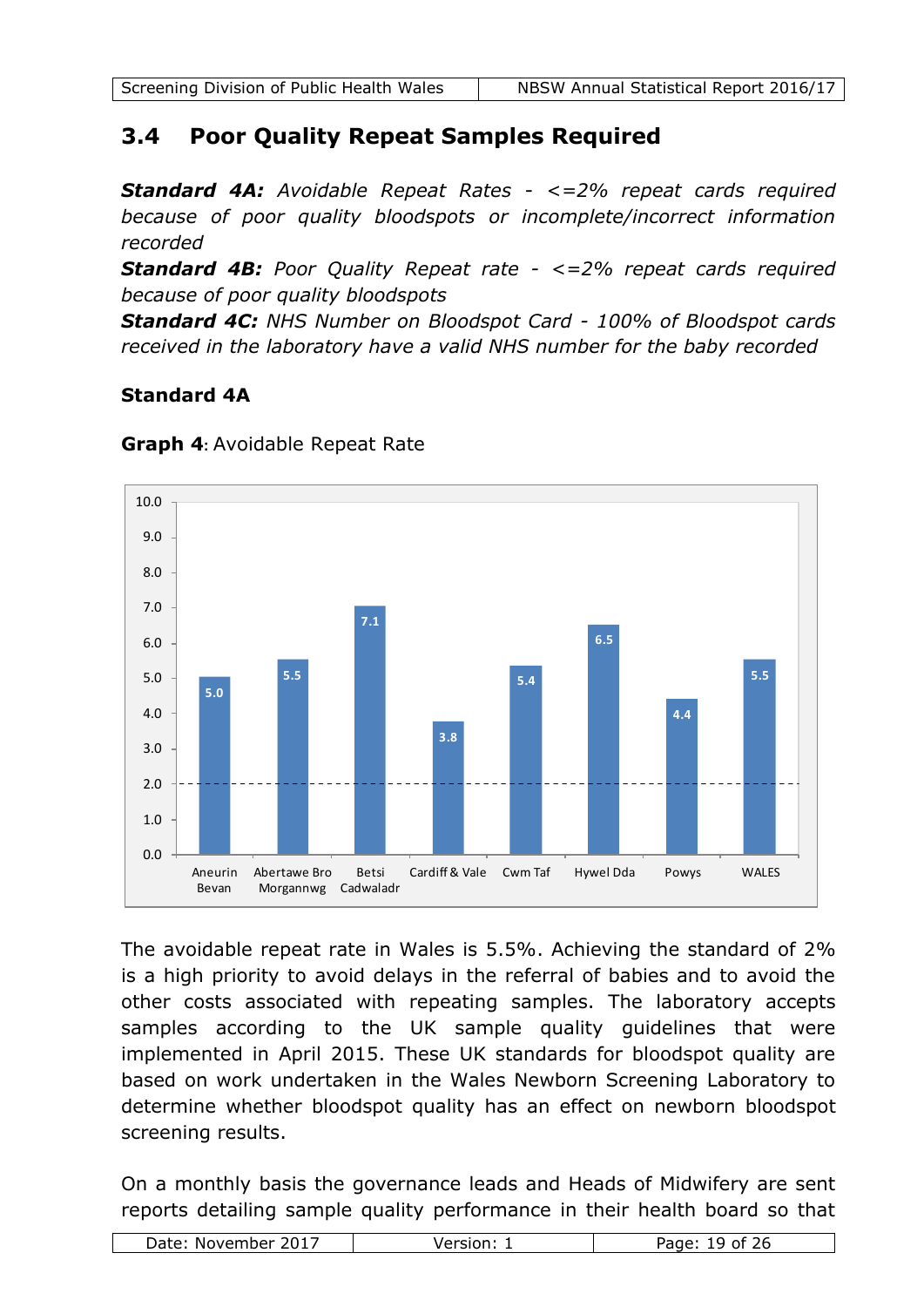appropriate action can be taken. Interventions in the health boards to improve sample quality have included the review of lancets used, the development of sample taker performance management processes and the review of education/training for sample takers.

Over the coming year NBSW will be providing training sessions for sample takers in the health boards which focus on improving sample quality. Training resources are also being developed for the different staff groups including health visitors and neonatal unit staff, to provide additional information relevant to their role in newborn bloodspot screening.

## **Standard 4B**



#### **Graph 5:** Poor Quality Repeat Rate

Across Wales, 4.2% samples required repeating due to poor quality bloodspots. As with the avoidable repeat rate, there is some variation in performance across Wales.

| 2017<br>Date:<br>November | $I$ $\alpha$ rcion $\cdot$ | .مصد¤<br>חנ<br>∽÷<br>-י<br>-<br>uuc |
|---------------------------|----------------------------|-------------------------------------|
|---------------------------|----------------------------|-------------------------------------|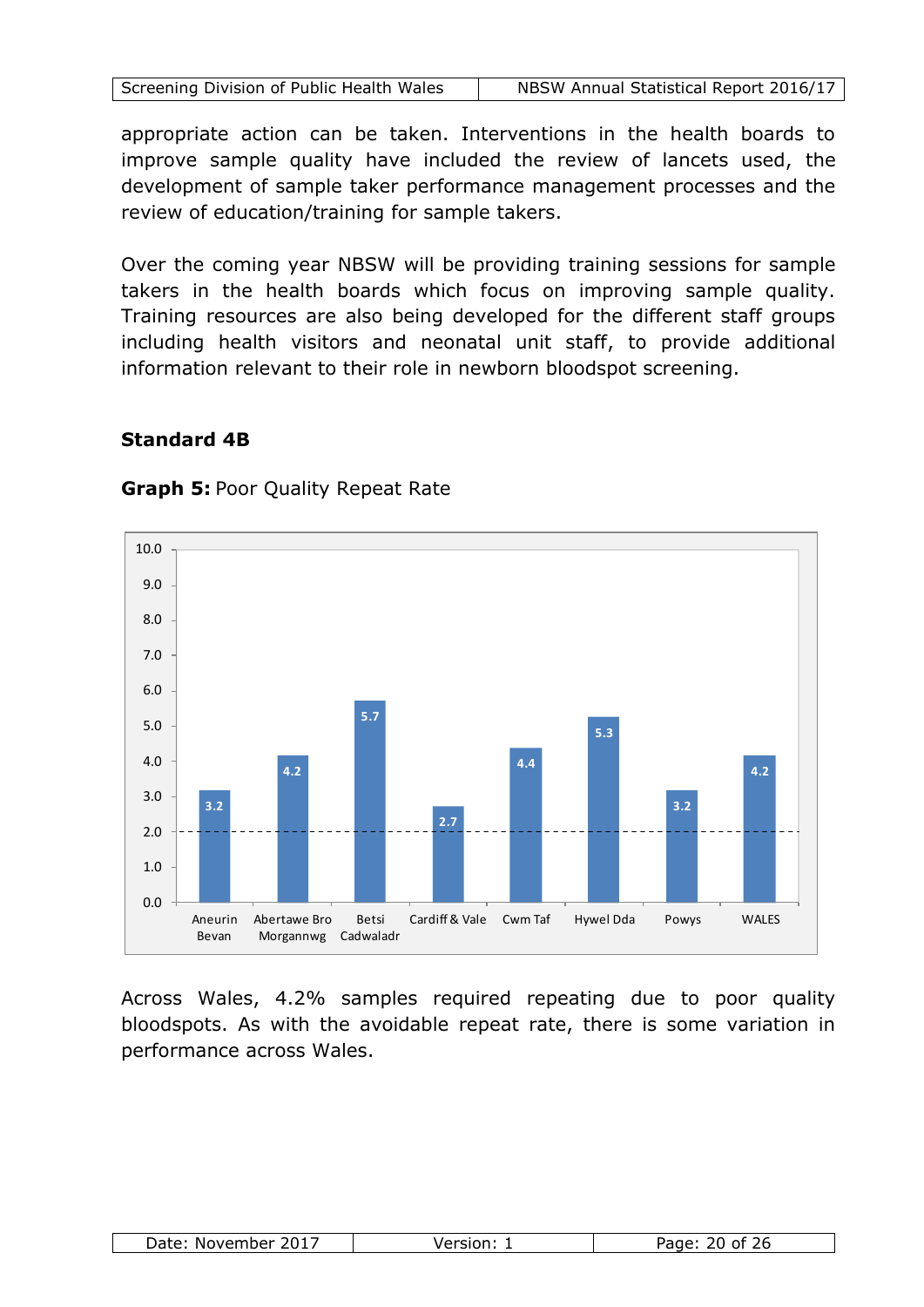## **Standard 4C**



**Graph 6:** NHS Number on Bloodspot Card

The valid NHS number for the baby was recorded on 99.1% bloodspot cards received in the laboratory. Illegibility of NHS numbers, inaccuracy or mixing up the numbers with another baby are the main reasons for non compliance.

Sample takers who can not find, or would like to check the correct NHS number for a baby, are advised to contact the NBSWS failsafe administration teams who will be able to provide this if it has been generated. The use of bar coded NHS number labels for bloodspot screening is being scoped and it is planned barcoded labels will be introduced in Wales in 2018.

| Date: November 2017 | Version: | 26<br>Page:<br>ot |
|---------------------|----------|-------------------|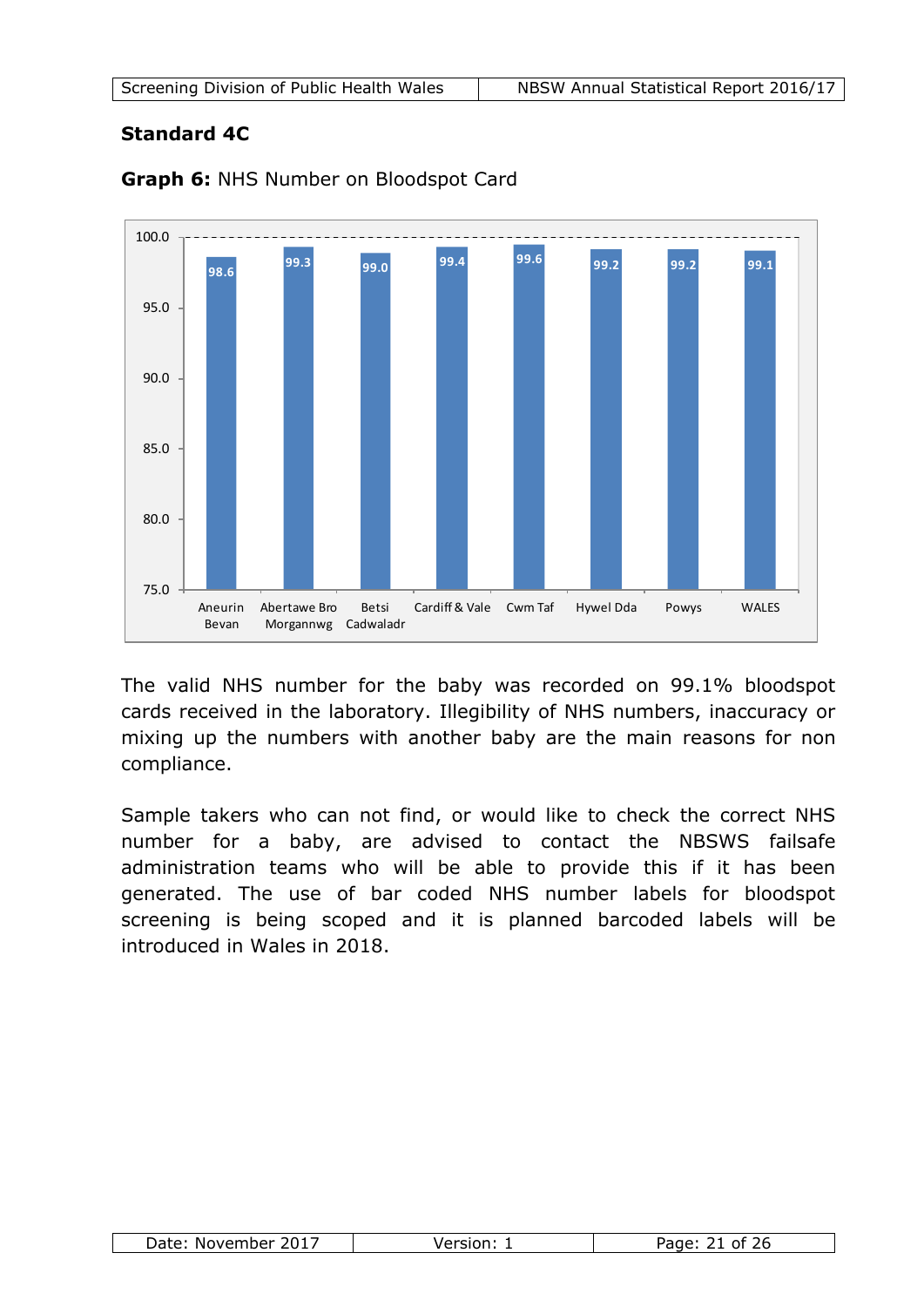## <span id="page-21-0"></span>**3.5 Timely Receipt of Card in Laboratory**

*Standard 5: Timely Receipt of Card in Laboratory - 99% of bloodspot cards received within 4 working days*

## **Standard 5**



**Graph 7:** Timely Receipt of Card in Laboratory

Across Wales, 95.6% samples were received in the laboratory within 4 working days. The need to improve timeliness of receipt of samples in the laboratory has been highlighted to the sample takers. Measures to improve performance include ensuring the sample is posted in a Royal Mail post box and the avoidance of internal mail systems which have been associated with long delays in the despatch of samples.

The NBSW prepaid envelopes were reviewed and a revised version with NBSW logo in colour with 'Urgent delivery – post in a Royal Mail Box today' printed in bold red ink on the back of the envelope were introduced.

Holiday periods, particularly Christmas, have had a noticeable impact on the timeliness of receipt of samples in the laboratory. The programme liaises with Royal Mail to ensure any issues are resolved as soon as possible

| 2017<br>Date:<br>November | - ג |
|---------------------------|-----|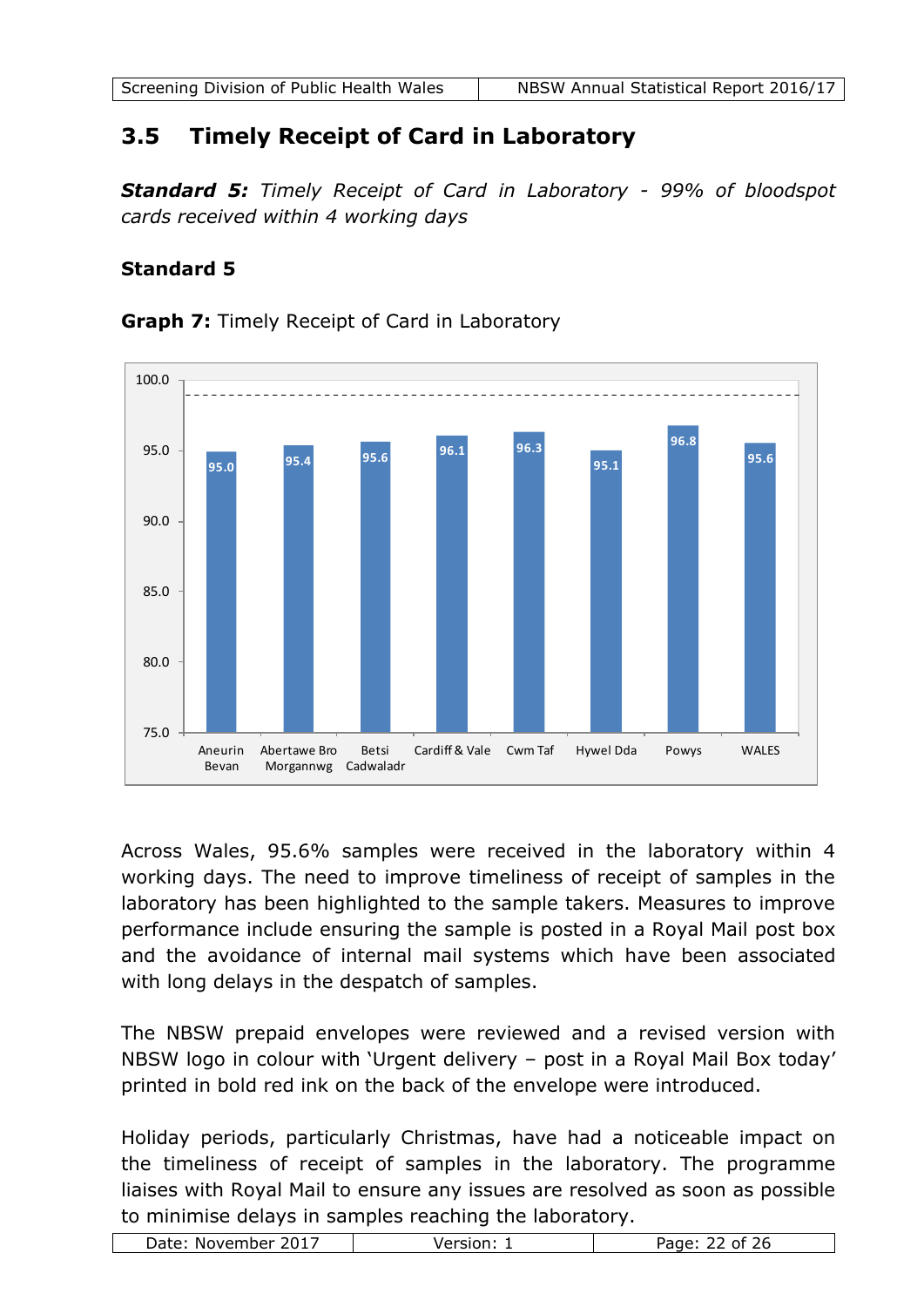## <span id="page-22-0"></span>**3.6 Laboratory Processing and Referral**

The current standard for timely processing of samples was met for all conditions. For the inherited metabolic disorders a total of 9 phenylketonuria (PKU) cases and 4 medium-chain acyl-CoA dehydrogenase deficiency (MCADD) cases were identified. Confirmation on receipt into clinical care was available for 13 out of the 13 cases, (100%). The average age of timely receipt into clinical care was day 12 of life (range 8-17 days). Of the 4 MCADD cases, one was a baby from England and was referred to the appropriate clinical team in England on day 11 of life. No cases of maple syrup urine disease (MSUD), isovaleric acidaemia (IVA), glutaric aciduria type 1 (GA1) and homocystinuria (HCU) were identified during 2016/17.

All 14 congenital hypothyroidism (CHT) cases were referred into clinical care in a timely manner. Confirmation on receipt into clinical care was available for only 9 out of the 14 cases (64%). Of the 14 CHT cases, 7 were screen positive on the initial screening sample and the average age at the first clinic appointment was day 12 of life (range 10-14 days). The remaining 7 cases were identified following an initial borderline result and the average age at the first clinic appointment was day 22 of life (range 21- 23 days).

A total of 8 cystic fibrosis (CF) cases were identified, with the mean age of referral into clinical care being day 22 of life (range 18-30 days). Confirmation on receipt into clinical care was available for only 4 out of the 8 cases (50%). The average age at the first clinic appointment was day 24 of life (range 20-30 days). The case received into clinical care on day 30 of life was due to the sample being collected late on day 11 of life and the sample then received late into the laboratory on day 20 of life.

All three sickle cell disorder (SCD) cases were referred into clinical care by day 56 of life.

The collection of timeliness of appointment and diagnostic outcome data is a concern. The laboratory is reliant on the clinician, that received the screen positive referral, reporting the age at first appointment and the diagnostic results back to the screening laboratory.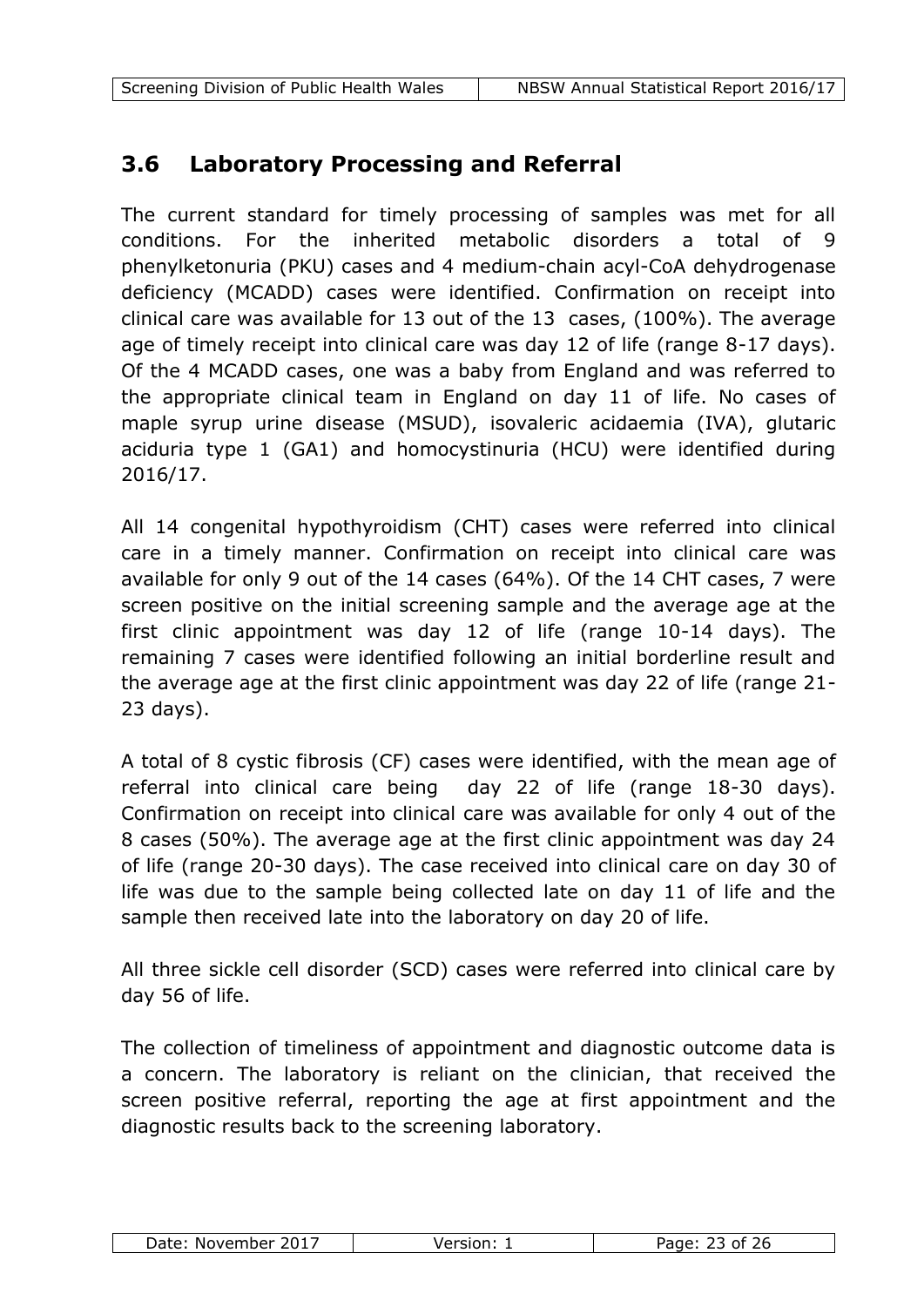## <span id="page-23-0"></span>**4 Definitions**

## **Eligible babies (newborn)**

- A baby who is resident in Wales at day 5-8 of life
- A baby who is resident in Wales at day 5-8 of life, but is registered with an English GP
- A baby whose usual place of residence is outside Wales if they are under routine midwife care in Wales at day 5-8 of life

Babies who have been recorded as having died before the age of 5 days are not eligible.

## **Eligible babies (all)**

- All babies up to one year of age who are resident in Wales
- A baby whose place of residence is outside Wales if they are under routine midwifery care in Wales at the time the newborn bloodspot test is due

Babies who have been recorded as having died before the age of 5 days are not eligible.

## **Screen positive result**

Screening results are not 100% conclusive. Instead they provide presumptive results which are then confirmed using diagnostic tests. For example a screen positive result for congenital hypothyroidism (CHT) means that it is highly likely that the child has CHT, but that this must be confirmed by further tests. A screen positive result will be reported as 'suspected'.

## **Screen negative result**

Screening results are not 100% conclusive. Instead they provide presumptive results which are then confirmed using diagnostic tests. For example a screen negative result for cystic fibrosis (CF) means that it is highly likely that the child does NOT have CF. This screen negative result is NOT usually confirmed using further tests, but it is assumed the child is not affected. A screen negative result will be reported as 'not suspected'.

#### **Conclusive result**

A conclusive result is any of the following; not suspected, suspected, not suspected other disorder or carrier. This includes any results that were tested by DNA for sickle cell disorders. For babies greater than 8 weeks of age, not tested for CF is also a conclusive result.

| 2017<br>⊃ate∙<br>November | .<br>$\sqrt{ }$<br>$\sim$<br>יי |
|---------------------------|---------------------------------|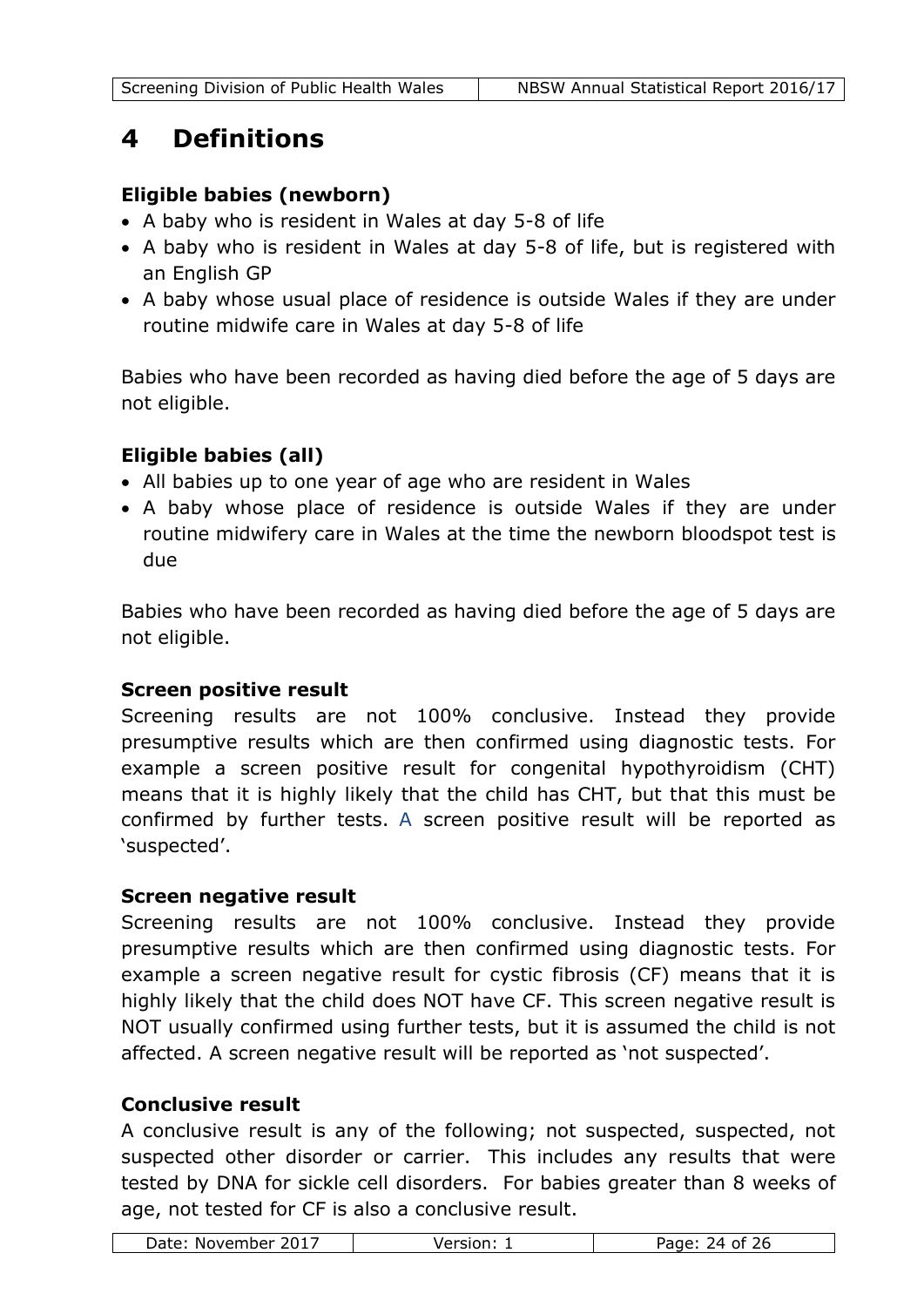#### **Parent/guardian surveys**

Parent/guardian surveys will be carried out to gather views of parents/guardians on their experience of newborn bloodspot screening. These surveys will also be used to monitor the performance of NBSW in the *informed consent* and *information provision* standards. The survey will include the views of those who accept screening and also of those who decline screening.

## **The Conditions**

## **Congenital hypothyroidism (CHT)**

Congenital hypothyroidism (CHT) is a condition where the baby's thyroid gland fails to develop or work properly and fails to make the thyroid hormone called thyroxine. Thyroxine is needed for normal growth and development.

## **Cystic fibrosis (CF)**

Cystic fibrosis (CF) is one of the UK's most common inherited life-limiting diseases. CF is a disease in which abnormal movement of salt and water into and out of cells causes a build up of thick, sticky mucous. This occurs particularly in the lungs and digestive system.

## **Inherited metabolic disorders (IMDs)**:

- **Medium-chain acyl-CoA dehydrogenase deficiency (MCADD)** MCADD is a rare inherited condition in which there is a deficiency in the enzyme medium-chain acyl-CoA dehydrogenase which is needed for the breakdown of certain stored fats (medium-chain fatty acids). Fatty acids are an important energy reserve during periods of poor calorie intake, prolonged periods between meals or during infections and sickness. In these situations people with MCADD have high levels of partially broken down fatty acids and low blood glucose concentrations which can result in a metabolic crisis.

## - **Phenylketonuria (PKU)**

Phenylketonuria (PKU) is a rare inherited condition that prevents the breakdown of a building block of protein, the amino acid phenylalanine. This then causes a build up of phenylalanine in the blood. The build up of phenylalanine is neurotoxic and harmful to the brain. Without treatmentPKU can cause severe, irreversible mental disability.

|  | 2017<br>Date:<br>November | . | . . |
|--|---------------------------|---|-----|
|--|---------------------------|---|-----|